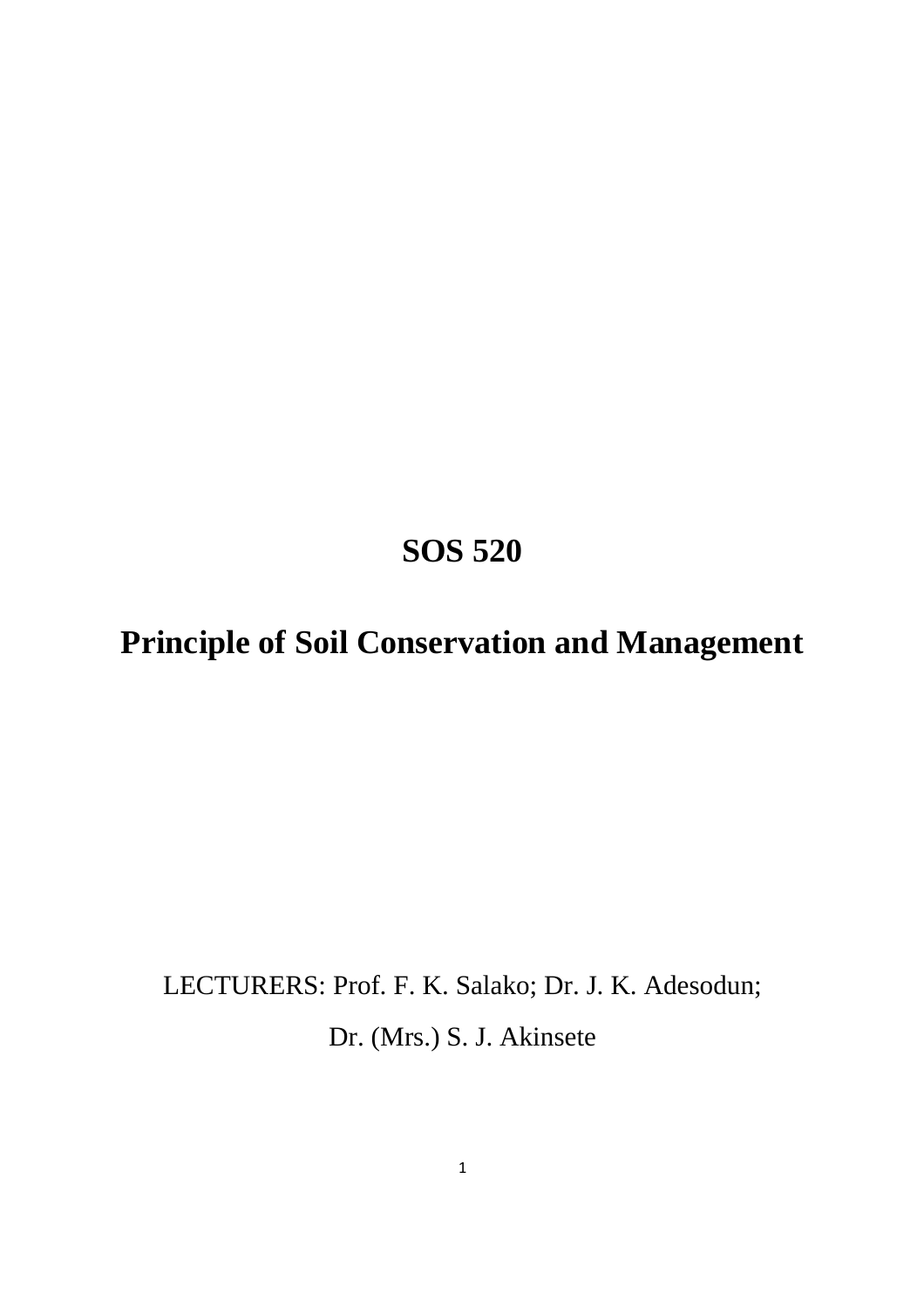#### **Recommended Texts**:

Hudson, N. 1995. Soil conservation. BT Batsford Limited, London. 391 pp.

Lal, R. 1990. Soil erosion in the tropics. Principles and management. McGraw Hill, Inc., New York, USA. 580 pp.

Troeh, R.F., Hobbs, J.A., Donahue, R.L. 1991. Soil and water conservation. Second edition. Prentice, Engelwood Cliffs, New Jersey, USA. 529.

#### **General text:**

Brady, N.C. and Weil, R.R. 1999. The nature and properties of soils. 12<sup>th</sup> edition. Prentice Hall, New Jersey, USA. 881 pp.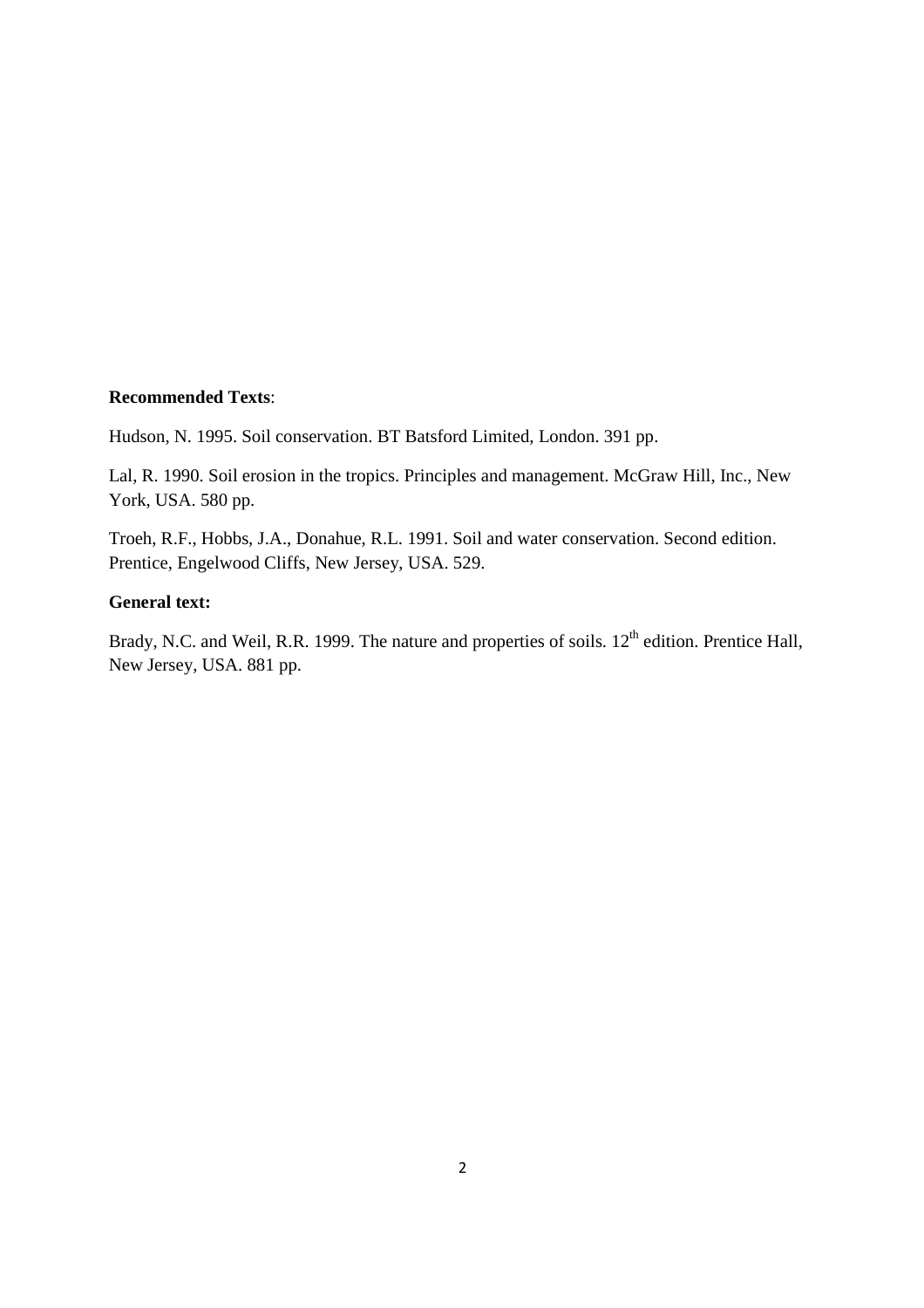#### **1.0 INTRODUCTION**

#### **1.1 Soil Conservationist**

Soil Conservationist: Plans and develops coordinated practices for soil erosion control, moisture conservation, and sound land use: Conducts surveys and investigations on rural or urban planning, agriculture, construction, forestry, or mining on measures needed to maintain or restore proper soil management. Plans soil management practices, for example crop rotation, reforestation, permanent vegetation, contour plowing, or terracing as related to soil and water conservation. Prepares soil conservation plans in cooperation with state, county, or local government, farmers, foresters, miners, or urban planners to provide for use and treatment of land according to needs and capability. Applies principles of two or more specialized fields of science, for example agronomy, soil science, forestry, or agriculture to achieve objectives of conservation. May also develop or participate in environmental studies.

#### **1.2 Concept of soil conservation**

Soil and water conservation is necessary for sustained productivity of land. Soil erosion is prevented or reduced to a tolerable level, and water is conserved for judicious utilization. Sustainable production implies that agricultural practices would lead to economic gains without impairing environmental quality and the usefulness of the soil for future generation. Therefore, the objectives for soil and water conservation are:

- promotion of proper land use
- prevention of soil erosion
- restoration of the productivity of eroded land
- maintenance of soil productivity
- control of runoff, and regulation of water resource through irrigation and drainage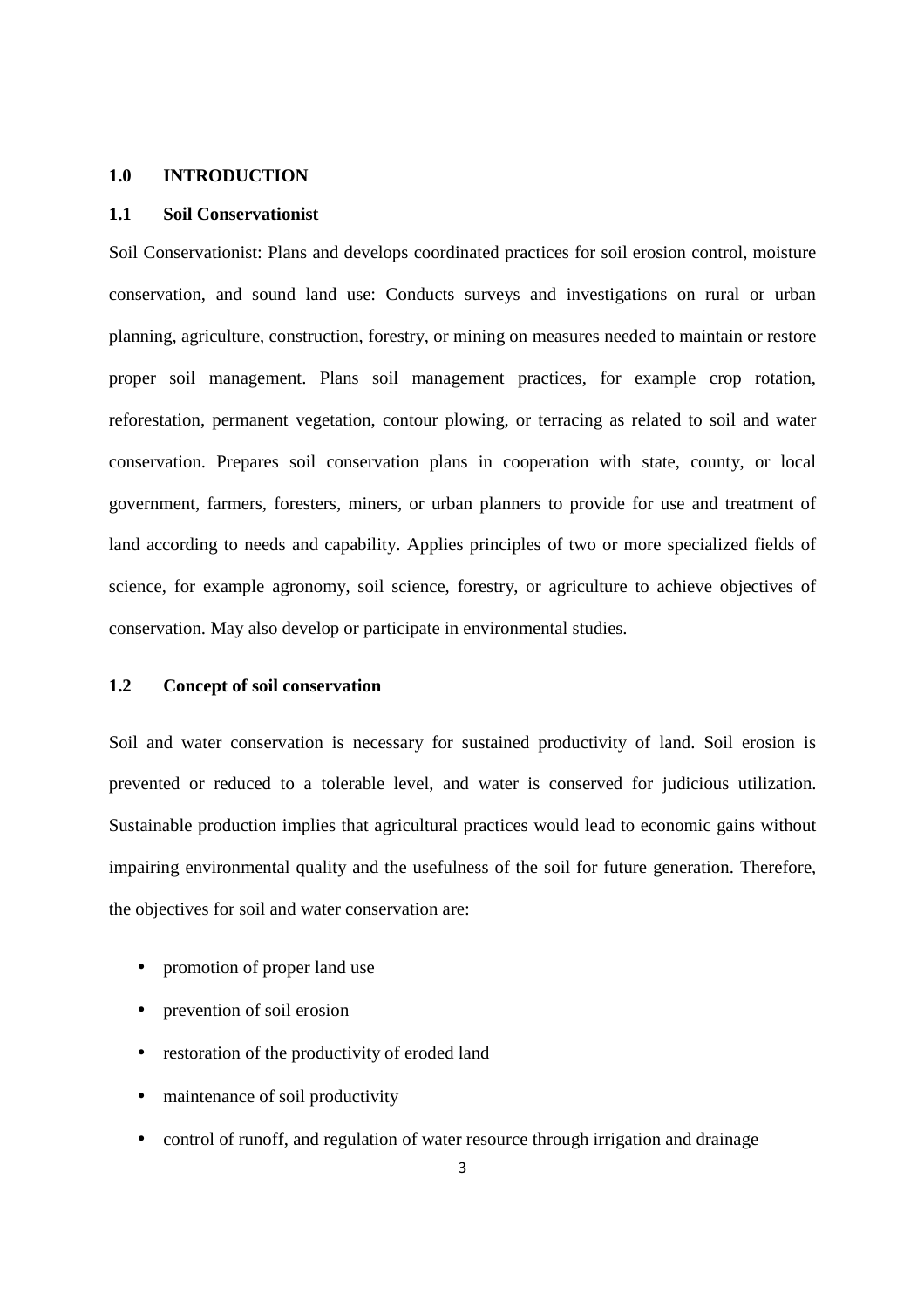• maintenance of environmental quality by preventing land and water pollution

#### **2.0 LAND DEGRADATION (SOIL DEGRADATION)**

Land degradation results in a reduced productive potential and a diminished capacity of land to produce benefits for humanity. Or, it can be described as process by which one or more of the potential ecological functions of the soil are harmed. The causative factors of land degradation are:

- (i) Improper land clearing methods, non use of conservation agriculture
- (ii) Soil compaction from mechanization,
- (iii) Acidification- Cropping intensification, Wrong use of fertilize Nutrient Depletion-Cropping intensification, no or low input technologies,
- (iv) Organic matter and soil biota depletion-Improper land clearing methods; Cropping intensification, non-return of residues, non practice of conservation or organic agriculture, acidification
- (v) Salinization-common in arid areas, arises from inherent soil properties during irrigation,
- (vi) Desertification

#### **3.0 SOIL EROSION**

The two main agents of soil erosion are water and wind. Soil erosion in the field can be assessed at the scale of a watershed. A watershed refers to a delineated area with a well-defined topographic boundary and a water outlet. It contains a complex of soils, landforms, land uses, and vegetation. A watershed is a hydrologic unit in which all hydrological processes are related. The terms watershed, catchments and basin are used interchangeably.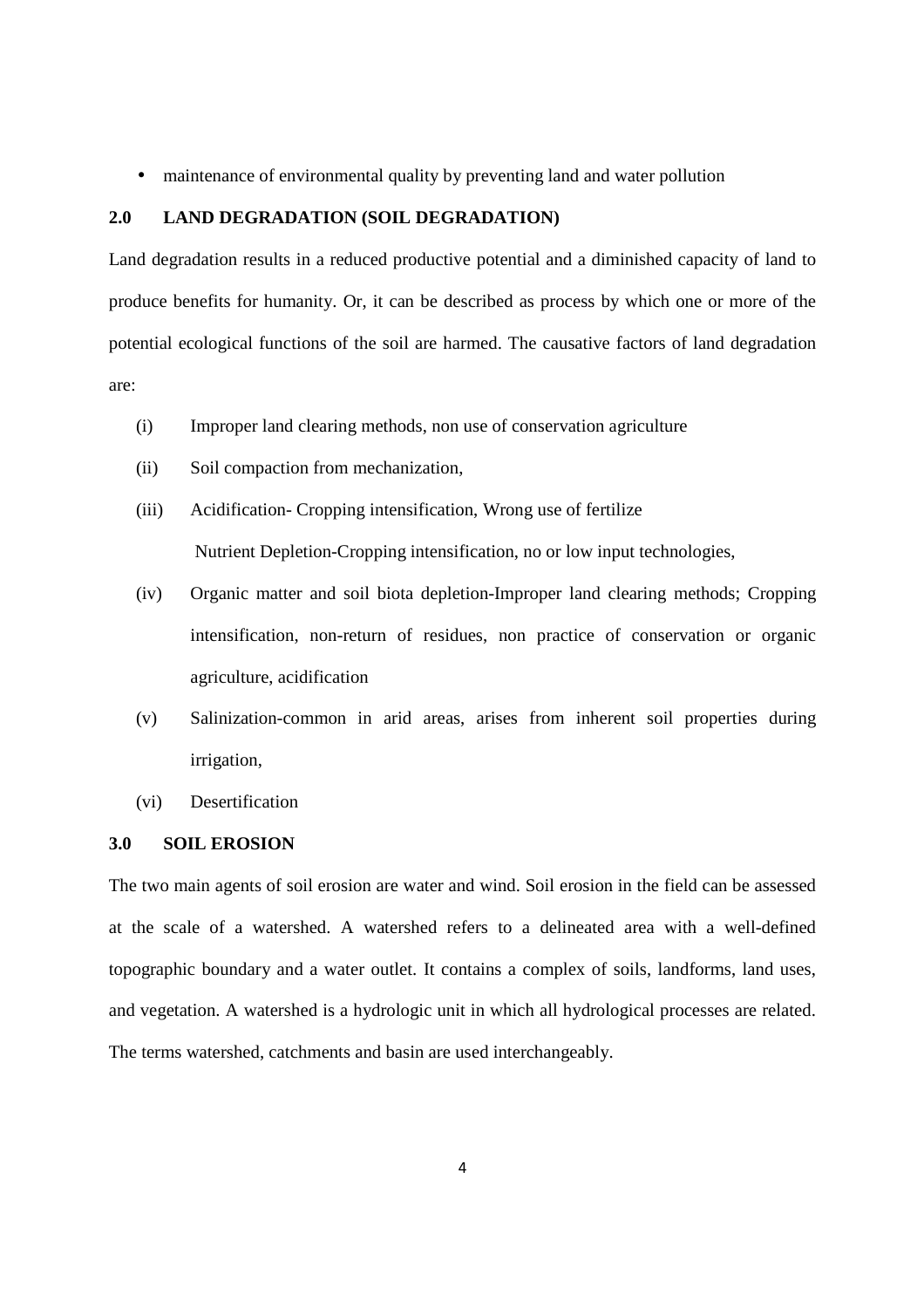#### **3.1 Broad classification of soil erosion**

#### *Geological or natural or normal erosion:*

Erosion can occur naturally, transforming soil into sediment. This naturally occurring erosion devoid of man's influence is called **geological or natural or norm**al erosion. Under this erosion type, the process of soil erosion is balanced by the process of soil formation, creating a state of equilibrium.

#### *Accelerated erosion:*

When the process of soil erosion is influenced by human activities, it is **accelerated**. Such accelerated erosion is caused by removal of vegetation, and improper land use and management.

Today's society often times focuses on sensational news and short term crises which surround us. By constantly dwelling in the present, many people ignore the long term problems that compound slowly until they reach a crisis level, and may then be very difficult or impossible to correct. **Soil erosion** is a continuing long term problem. Natural processes such as the production of soil occur at an alarmingly slower rate than soil can be lost. It is estimated that over 3 billion metric tons of soil are eroded off of our fields and pastures each year by water erosion alone.

The main variables affecting water erosion are **precipitation** and **surface runoff**. Raindrops, the most common form of precipitation, can be very destructive when they strike bare soil. With impacts of over 20 mph, raindrops splash grains of soil into the air and wash out seeds. Overland flow, or surface runoff, then carries away the detached soil, and may detach additional soils and then sediment which can be deposited elsewhere.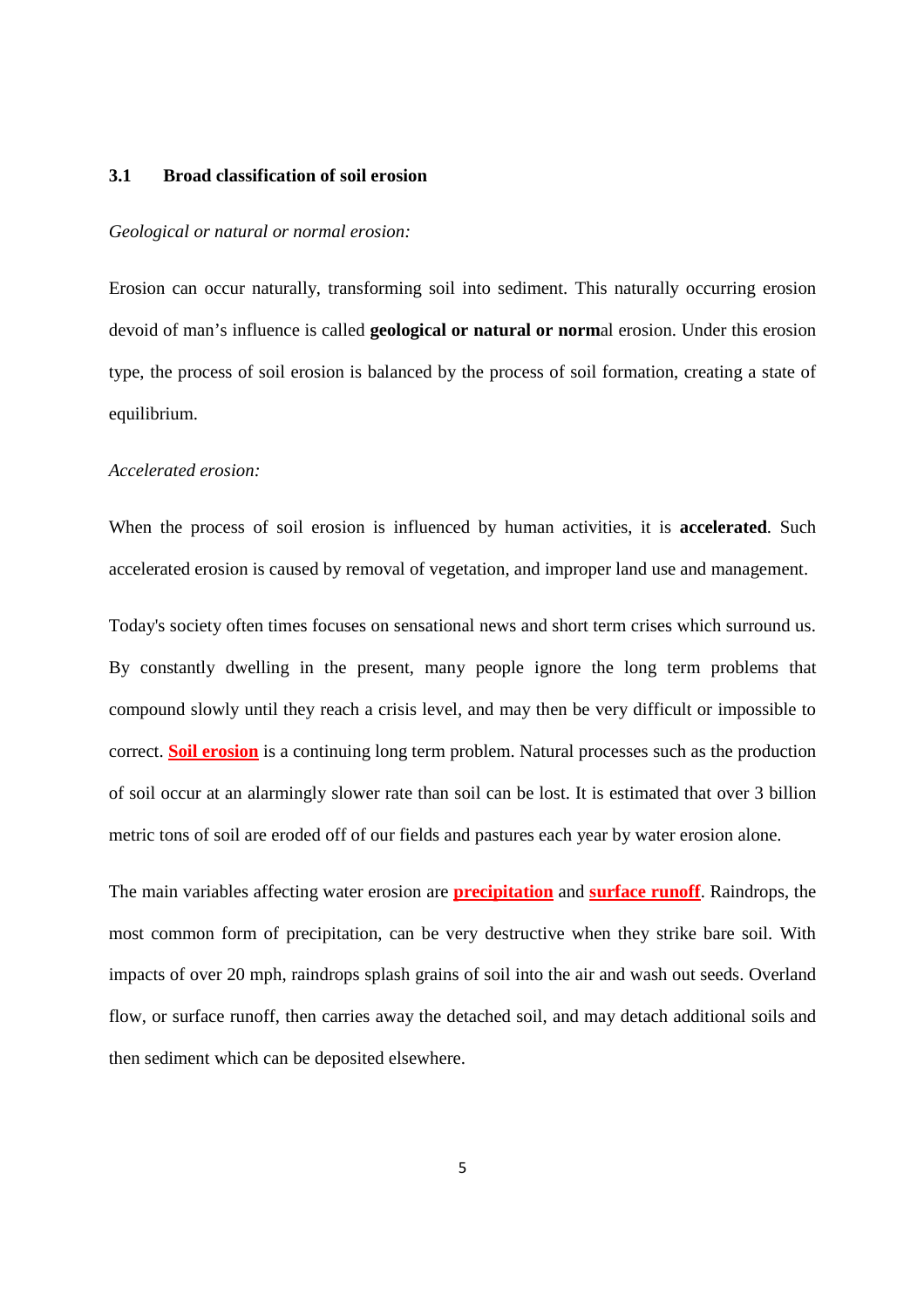**Sheet** and **interrill erosion** are mainly caused by rainfall. However, some of the more severe erosion problems such as **rill erosion**, **channel erosion**, and **gully erosion** all result from concentrated overland flow. Other types of erosion by water include **landslides**.

#### **3.2 The concept of Soil loss tolerance**

This is defined as the maximum rate of soil erosion that will economically and indefinitely sustain crop productivity. The extent of erosion problem in any area depends on whether this limit is exceeded naturally. Some emphasized that erosion can only be considered very serious in any area if the residual soil productivity cannot be restored by improved soil management practices. Where the fertility levels and the physical conditions of the removed top soil are the same with those of exposed subsoil, crop yield may not be depressed as a result of erosion.

Four major factors affecting the rate of erosion that can be tolerated without permanent loss of soil productivity are:

- Depth of soil
- Types of parent materials
- Relative productivity of top soil and subsoil in relation to nutrients distribution
- Amount of previous erosion

Although it is not desirable to loose any amount of soil, scientific research has shown that certain amount of erosion can be tolerated while maintaining optimum productivity of soil. In the United States where the concept of tolerable soil loss was evolved for soil and water conservation planning, the upper limit is given as 11.2 t ha<sup>-1</sup> y<sup>-1</sup> or 12 t ha<sup>-1</sup>. This value is deemed inappropriate for tropical soils, for which it is often argued that tolerable soil loss limit is below 2.0 t ha<sup>-1</sup> y<sup>-1</sup>.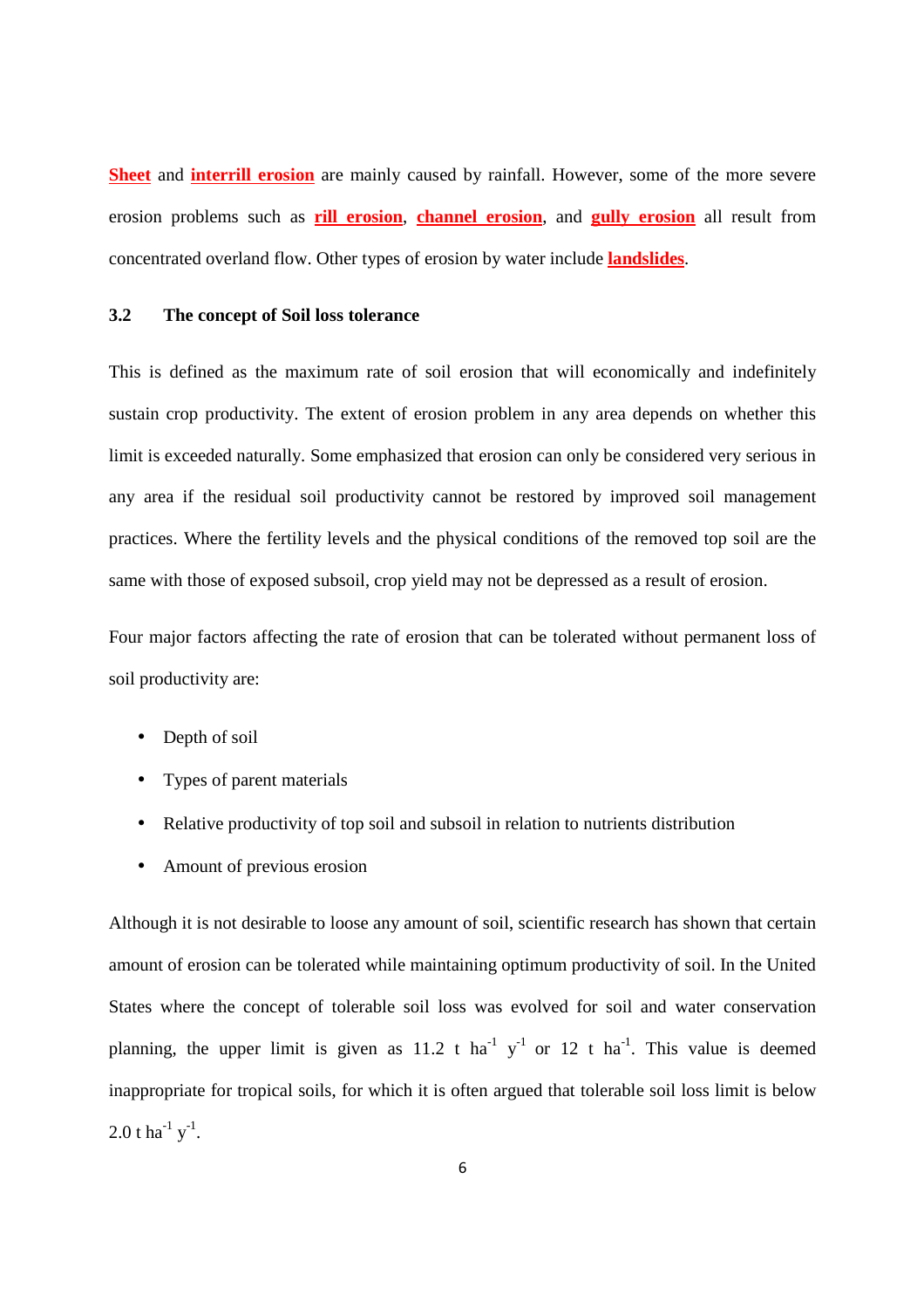#### **4.0 SOIL EROSION BY WATER**

Soil erosion occurs through a 3-stage process, namely,

- detachment
- transportation
- deposition

Soil erosion by water can be primarily linked to rainfall, although water in motion erodes soil, rivers scour soil away, and waves erode shores. Therefore, soil erosion can be defined as the detachment and movement of soil particles by the erosive forces of wind or water. Soil detached and transported away from one location is often deposited at some other place. While soil erosion can be controlled, it is almost impossible to completely stop. Agriculture contributes a significant proportion to soil erosion but in our environment its seems careless construction activities and urban planning are major causes of soil erosion. Flooding and erosion, for instance, occur in most urban areas because of disposal of refuse in drainage channels.

#### **Detachment process**

When a raindrop falls, it accelerates until it reaches a terminal velocity. This terminal velocity is the speed at which the friction between the drop and air balances the force of gravity. Large raindrops fall faster, about 2 to 3 times as fast as a person can run. As the speeding raindrop impacts the soil with explosive force, it uses two-third of its kinetic energy in loosening the soil particles and creating a crater. The remaining kinetic energy is used to disperse the loosened particles. Therefore, raindrops impact 3 important effects:

it detaches the soil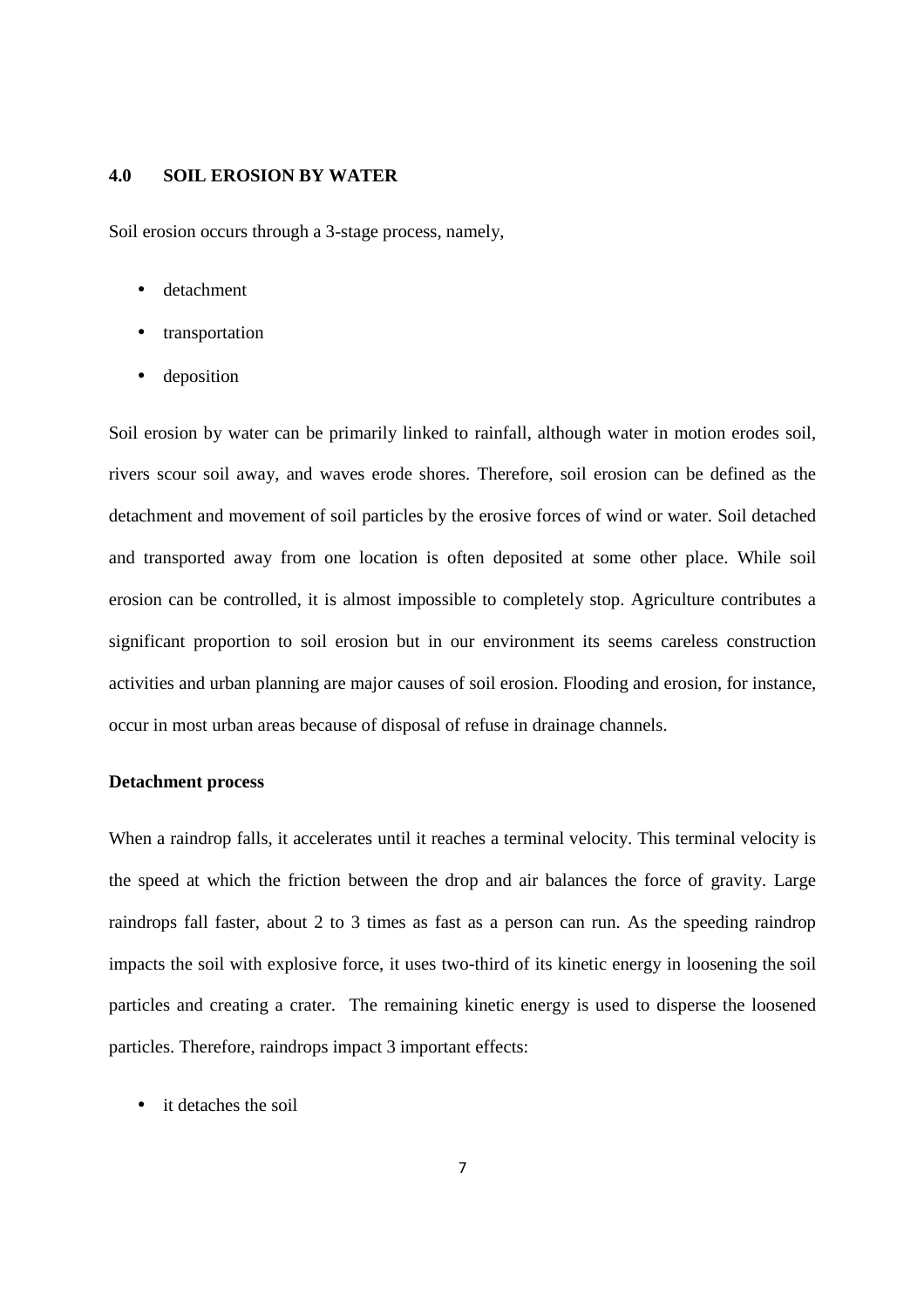- it destroys granulation or aggregation
- it splashes particles

Loosening of soil particles and their suspension in a water film by raindrops constitute detachment of soil.

#### **Transportation**

As precipitation progresses, water film on the soil surface thickens particularly when the infiltration capacity of the soil has been exceeded. This water film slides down slope, and as it moves it carries with it soil particles. When the water film further thickens, it will become rivulets which having stronger tractive force can move not only soil but also gravel. The water moving the soil from place to place is called runoff. This phenomenon is so familiar that many people commonly believe that the process of transportation is the only process of soil erosion. It must however be noted that it is through the transportation process that severe soil erosion occurs.

#### **Deposition**

When runoff reaches flat lowland, the current slows down depositing its content. This is the last stage of accelerated erosion. Deposition usually occurs in depressions or at the foot slope. The amount of soil delivered into a stream divided by the amount eroded is termed the delivery ratio. Typically the delivery ratio is larger for small watershed than for large ones.

#### **4.1 Types of Water Erosion**

**Splash erosion:** Raindrops hitting soil aggregates tear it apart by its kinetic energy. The soil particles are splashed as a consequence of this action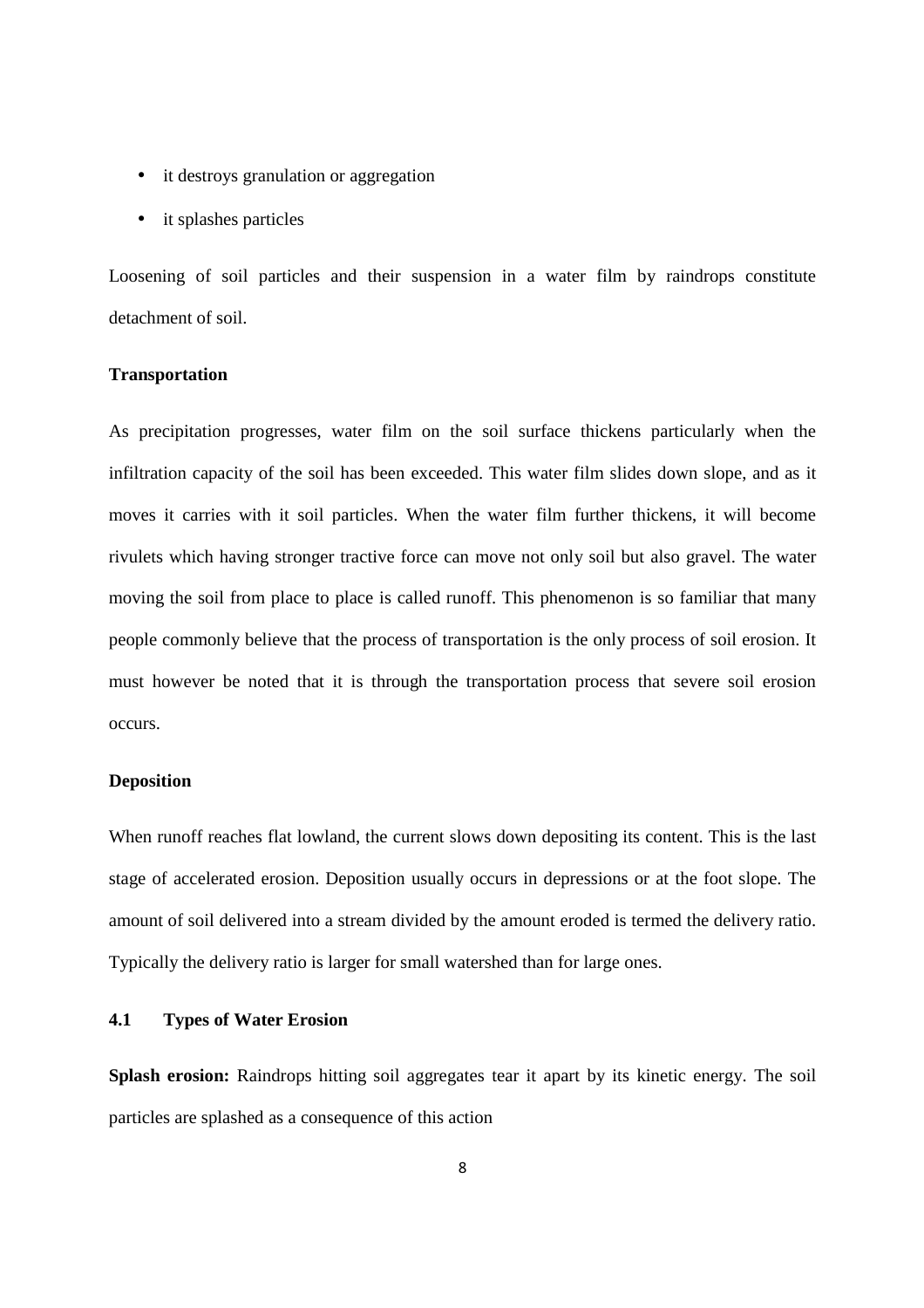**Sheet erosion:** When precipitation exceeds soil permeability, excessive water will form a thin sheet or film of about 0.1 to 3.00 mm thick. This film of water or film current moves over the soil, sometimes with small ripples. In the process, splashed soil is removed more or less uniformly. This is termed sheet erosion. Sheet erosion removes fine particles and organic matter without any easily detectable trace.

Sheet erosion is the uniform removal of soil in thin layers by the forces of raindrops and overland flow. It can be a very effective erosive process because it can cover large areas of sloping land and go unnoticed for quite some time.

Sheet erosion can be recognized by either soil deposition at the bottom of a slope, or by the presence of light - colored subsoil appearing on the surface. If left unattended, sheet erosion will gradually remove the nutrients and organic matter which are important to agriculture and eventually lead to unproductive soil.

**Rill and Interill erosion:** Rills are channel which could be obliterated easily by normal tillage operations. A rill is always no more than 30 cm depth and 100 cm in width. They are formed when water has accumulated on the ground, and the film of water becomes streamlets which have greater scouring action than sheet flow. Rills can easily be formed along furrows planted along slopes.

Interrill (between rills) erosion is sometimes referred to as sheet erosion; but technically, interill erosion is the detachment and transport of particles by rain impact and shallow overland flow.

**Gully erosion:** When rills advance, gullies are formed. These are erosion channels too large to be obliterated by ordinary tillage. In gullies, runoff develops as powerful torrents with enhanced capability of erosion. Gullies have different shapes, depending on soil texture, and bedrock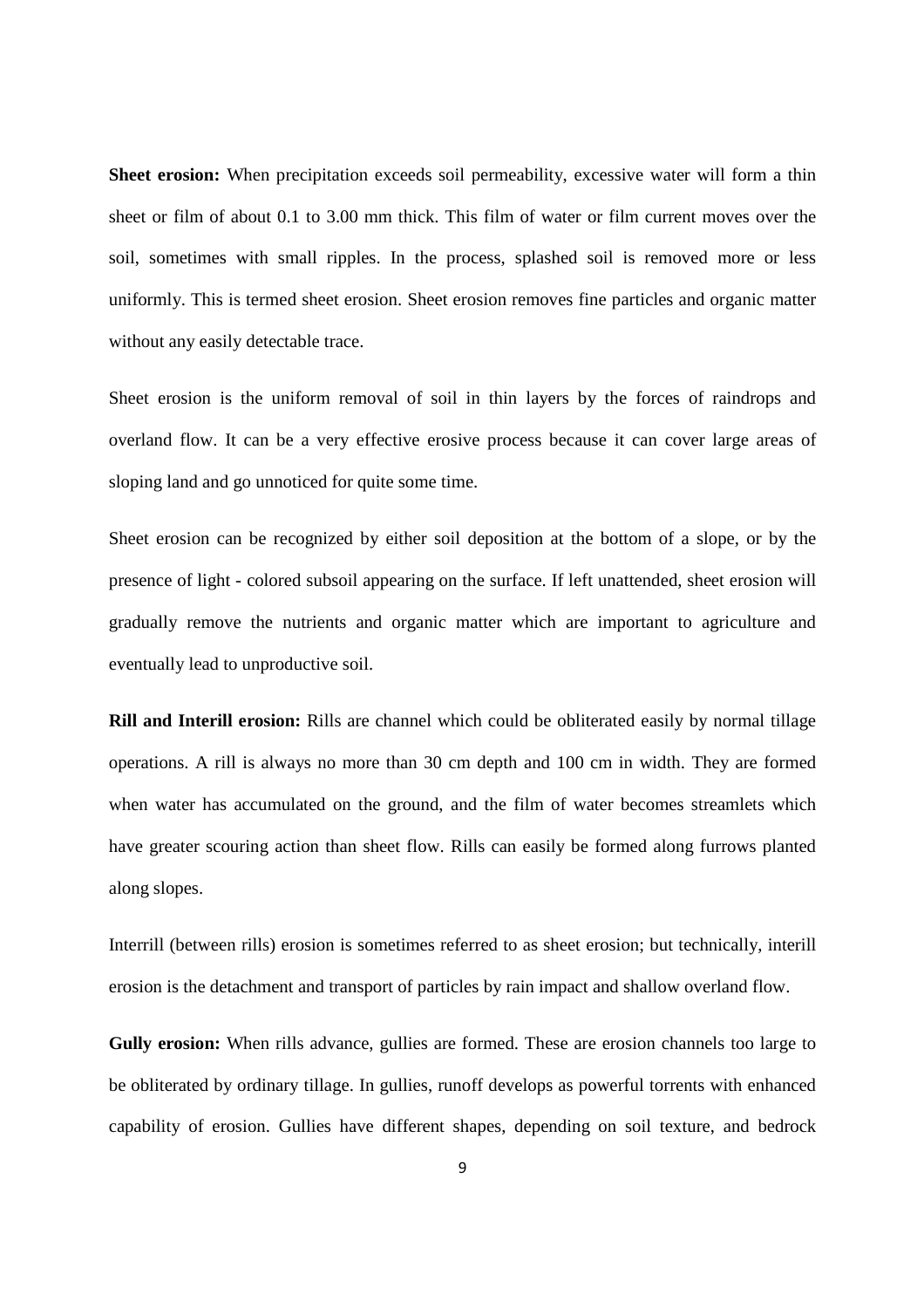characteristics. They can be shallow troughs, V-shaped, U-shaped or complex in shape. A gully is active when its walls are free of vegetation and inactive when they are stabilized. Apart from shapes, gullies can also be classified according to depth.

Small gully  $< 1$  m deep

Medium gully: 1-5 m deep

Large gully:  $> 5$  m deep

A channel is concentrated flow path for water leaving a field or watershed. Channels may be permanent waterways or may be tilled across (see ephemeral gully).

Erosion in channels is mostly caused by downward scour due to flow shear stress. Side wall sluffing can also occur during widening of the channel caused by large flows.

Channel erosion can be the first stage in development of a classical gully.

Classical gullies are an advanced stage of channel erosion. They are formed when channel development has progressed to the point where the gully is too wide and too deep to be tilled across. These channels carry large amounts of water after rains and deposit eroded material at the foot of the gully. They disfigure landscape and make land unfit for growing crops.

#### **Ephemeral Gullies:**

Ephemeral gullies, on the other hand, can be plowed in and tilled across depending upon their depth and width. They are somewhat transitory rather than permanent like classical gullies. Ephemeral gullies are produced by concentrated flow in topographically controlled locations. Meaning they will reform in the same location in a field where flow from upslope regions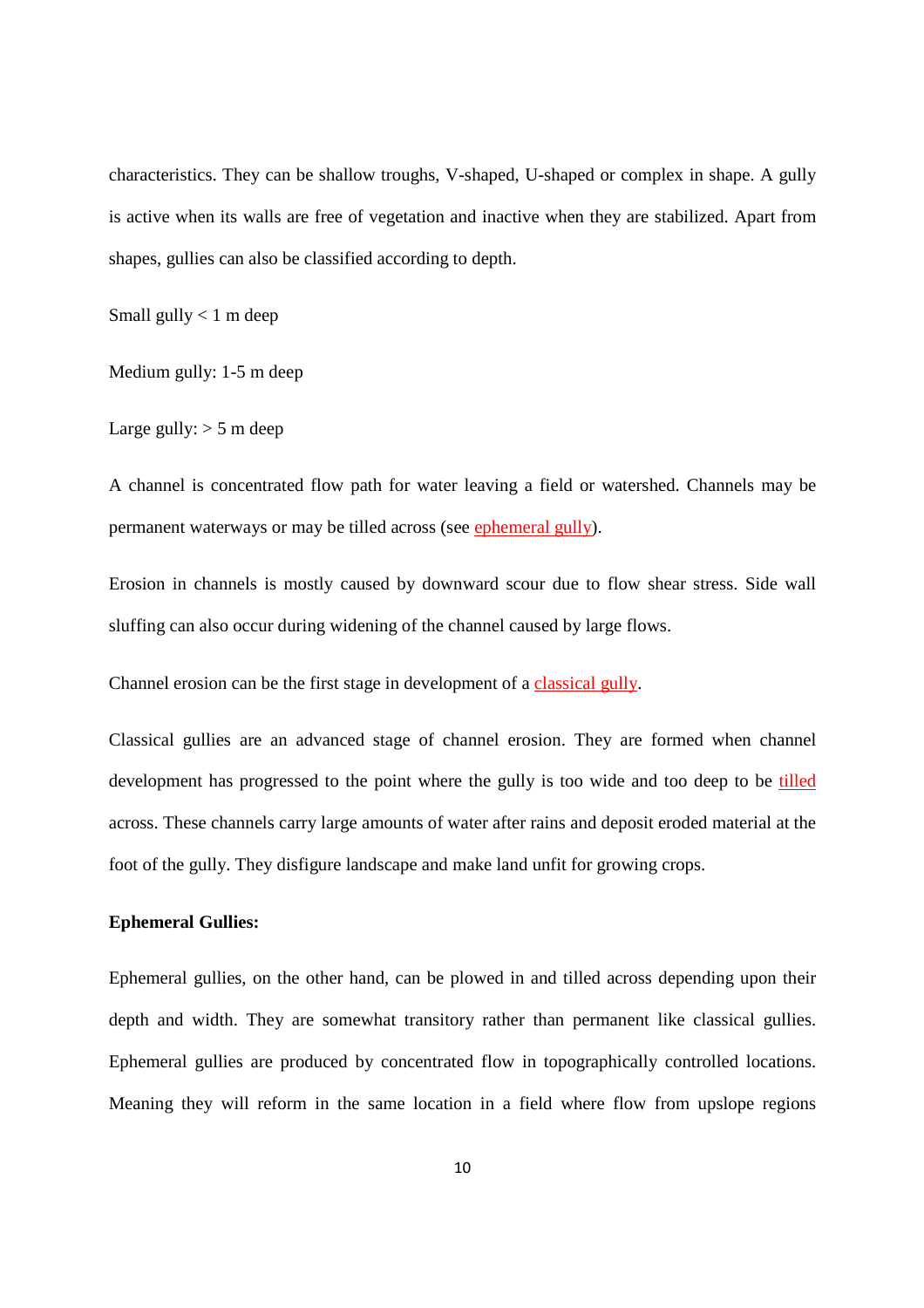concentrates. Creation of a grass waterway where an ephemeral gully forms can often control this type of erosion.

#### **Landslides:**

Landslides, and other mass failures, occur when the underlying layers of soil are more saturated and erodible than the outer layers. Gravity moves soil directly. Soil movement caused by gravity is known as landslide, mudflow, slip, slump, soil creep, and surface creep. As water seeps through the surface it acts as a lubricant and causes the outer layers to detach. Then gravitational forces take over and cause the mass to slide rapidly to the foot of the hill or the bottom of the gully. Soil covered by natural forest even on steep slopes is usually in equilibrium with its environment, and this makes soil movement to be extremely low. When soil cover is destroyed or greatly reduced by overgrazing, logging, cultivation, surface mining or construction, the development of excess moisture in the soil after heavy rainfall events causes normal friction between the underlying material and the semi viscous soil mass to reduce, and the mass slowly or rapidly slides downhill.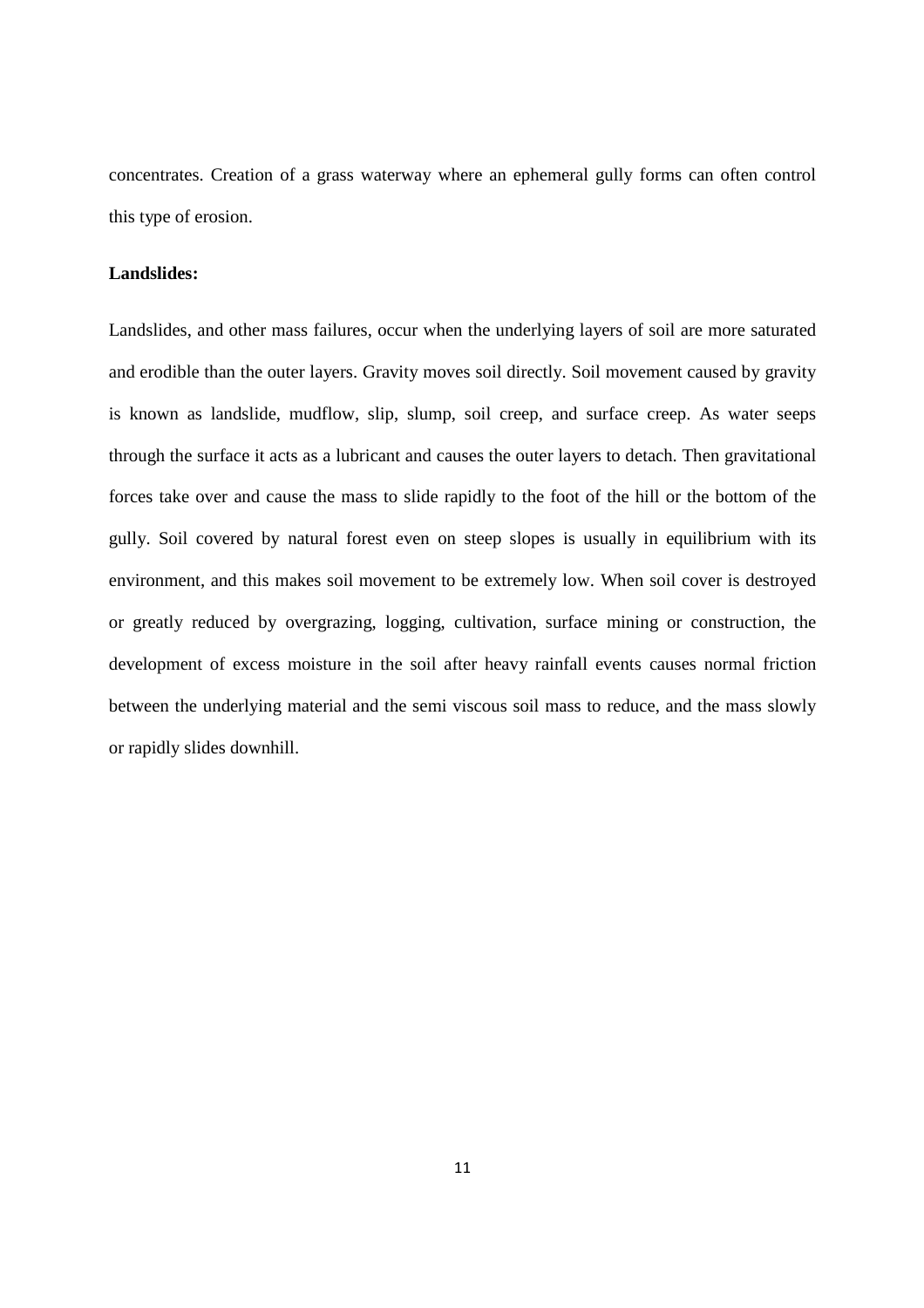# **Pictures of types of erosion**

Sheet erosion:



Interill erosion:

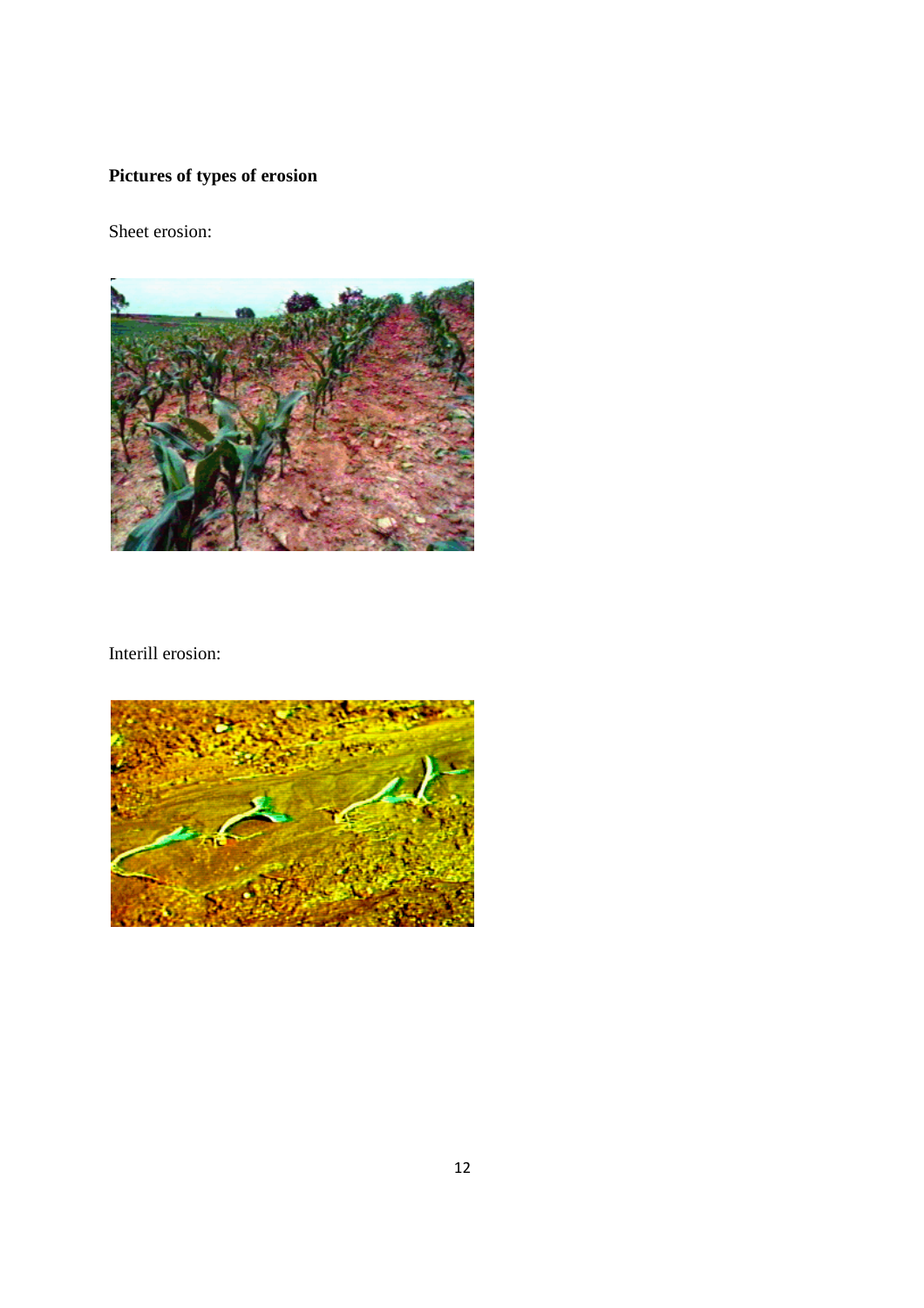### Rill erosion:



### Channels:

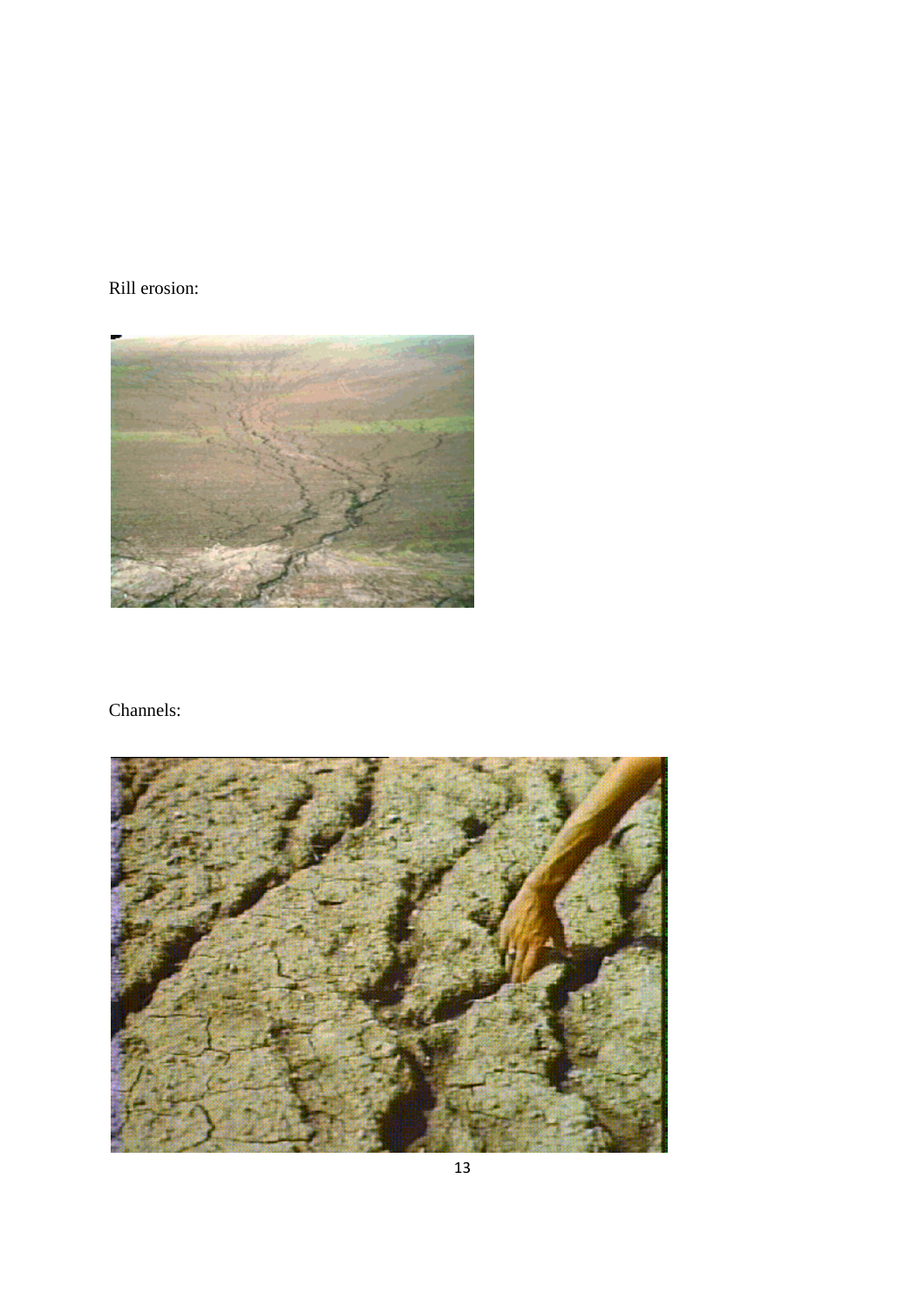### Classical Gully:



## Ephemeral Gully:

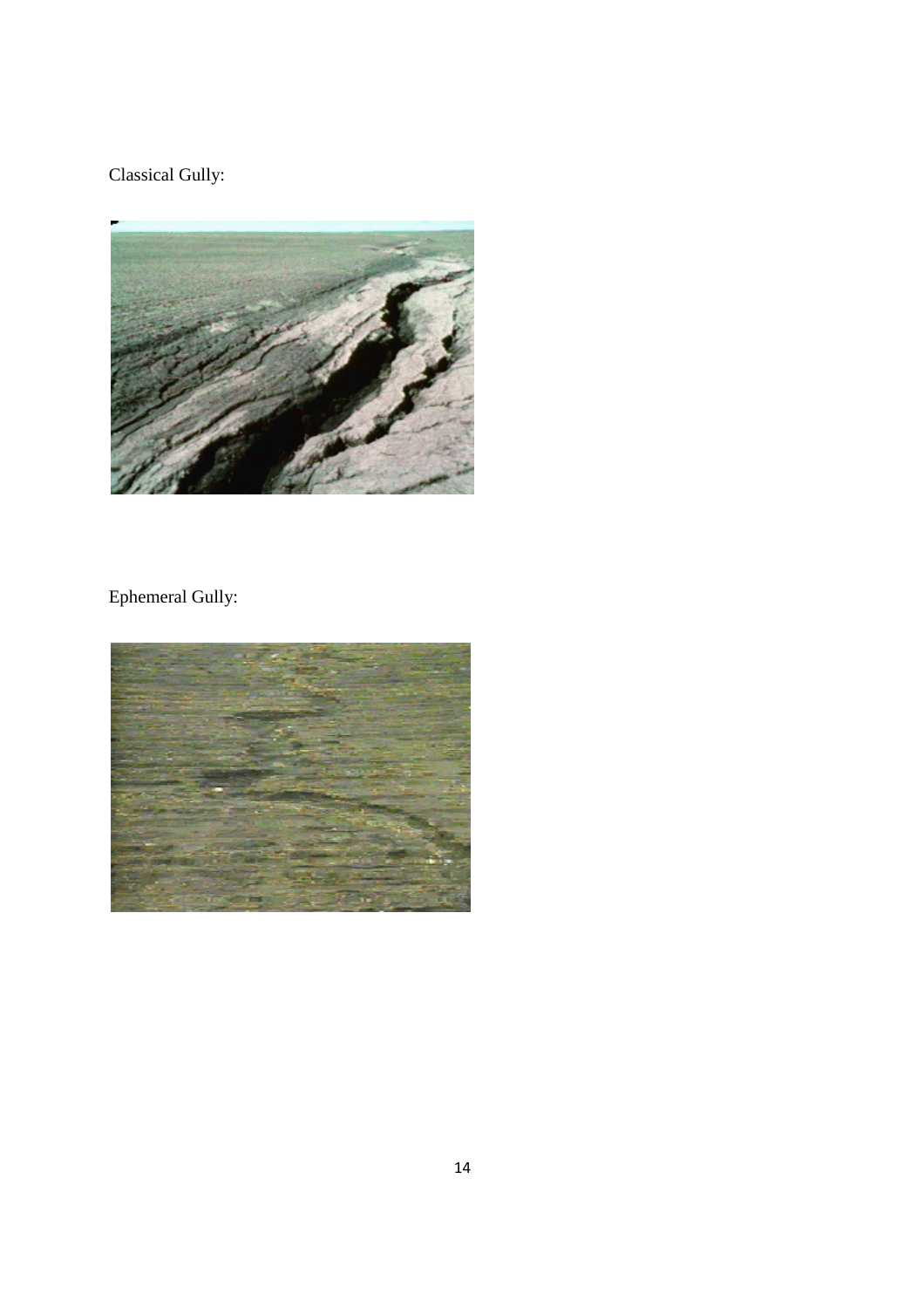#### Landslides:



#### **4.2 Factors influencing soil erosion by water**

The following are the factors which influence soil erosion by water

- Climate: rainfall
- Soil: its characteristics
- Topography: slope length, slope steepness and slope shape
- Vegetation: presence of crop, forest, and vegetation management
- Human behavior; land exploitation and management

#### **Rainfall**

The potential ability of rainfall to cause soil erosion is called erosivity. In evaluating rainfall erosivity, rainfall should first be perceived as an aggregation of different drops of water. Then it can further be perceived in amount as the summation of the amount of individual drops. Individual drops play a significant role in detaching the soil, and the cumulative drops as runoff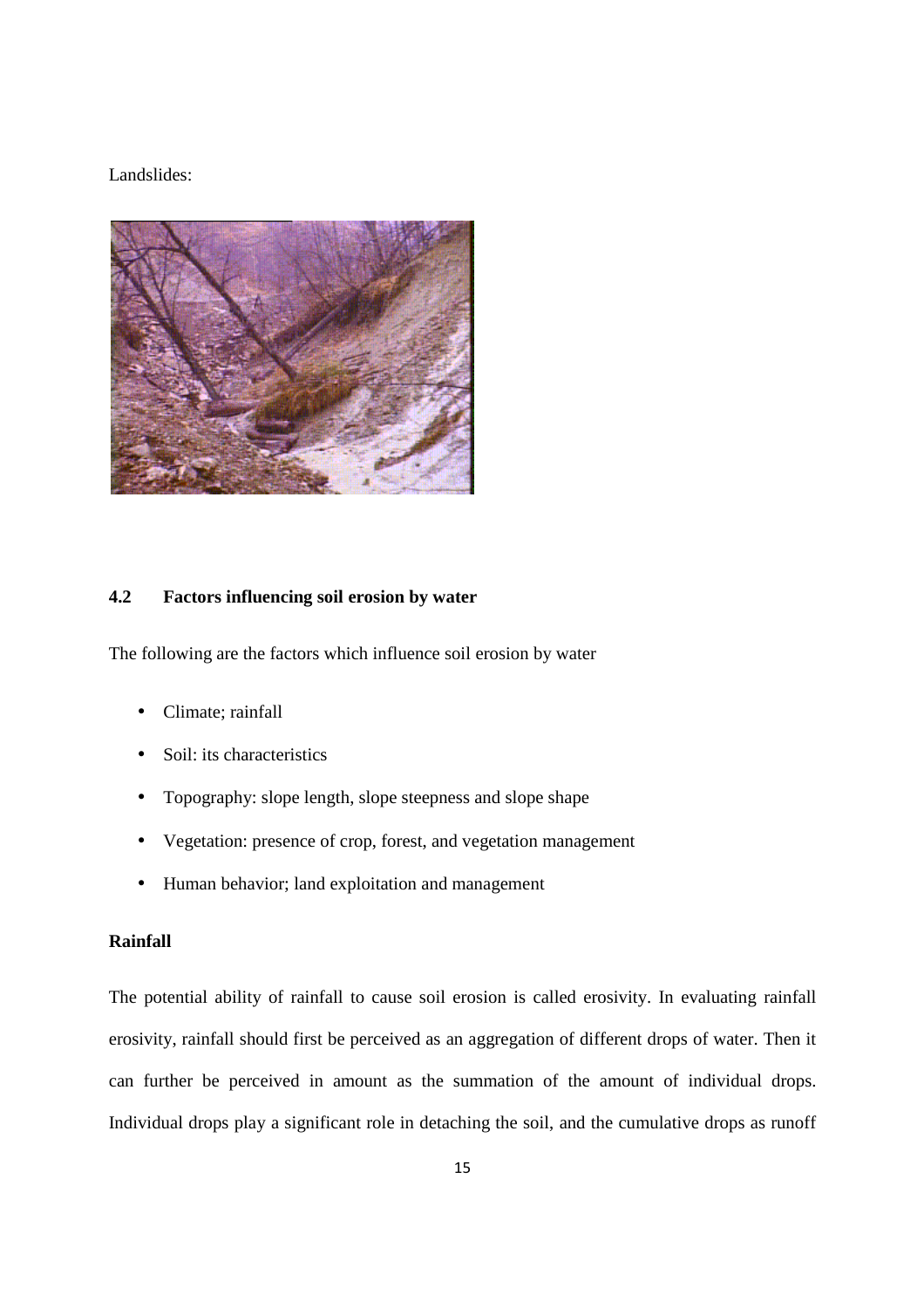transport and deposit detached soil. Therefore rainfall characteristics which influence it erosivity are:

- Amount, duration and intensity
- Drop size and drop size distribution
- Terminal velocity
- Kinetic energy

Rainfall amount, duration and intensity are obtained from measurements carried out with rain gauges. There are clock driven rain gauges from which duration of rainfall at short intervals of a few minutes can be obtained. Thus, it is possible and desirable to calculate rainfall intensities at such short intervals interval when evaluating its erosivity. Rainfall amount distribution also influences its erosivity. In an annual rainy season, the distribution can be unimodal (one peak of monthly rainfall amounts is attained in a year) or bimodal (two peaks of monthly rainfall amounts are attained in a year.

Rainfall intensity is:

#### Amount/duration  $=$  mm/h.

Rainfall intensities exceeding 150 mm  $h^{-1}$  are found regularly in the tropics whereas in temperate regions, rainfall intensity hardly exceeds 75 mm h<sup>-1</sup>. Therefore, rainfall erosivity is considered higher for topical rains than temperate rains. For soil erosion studies, it is preferable to measure rainfall intensities at short intervals (e.g., less than 10 minutes) so that short-interval or instantaneous intensity which depicts its erosivity better than long-interval intensity (e.g., the usual practice of calculating intensity based on daily rainfall amount).

Drop size and drop size distribution are measured using: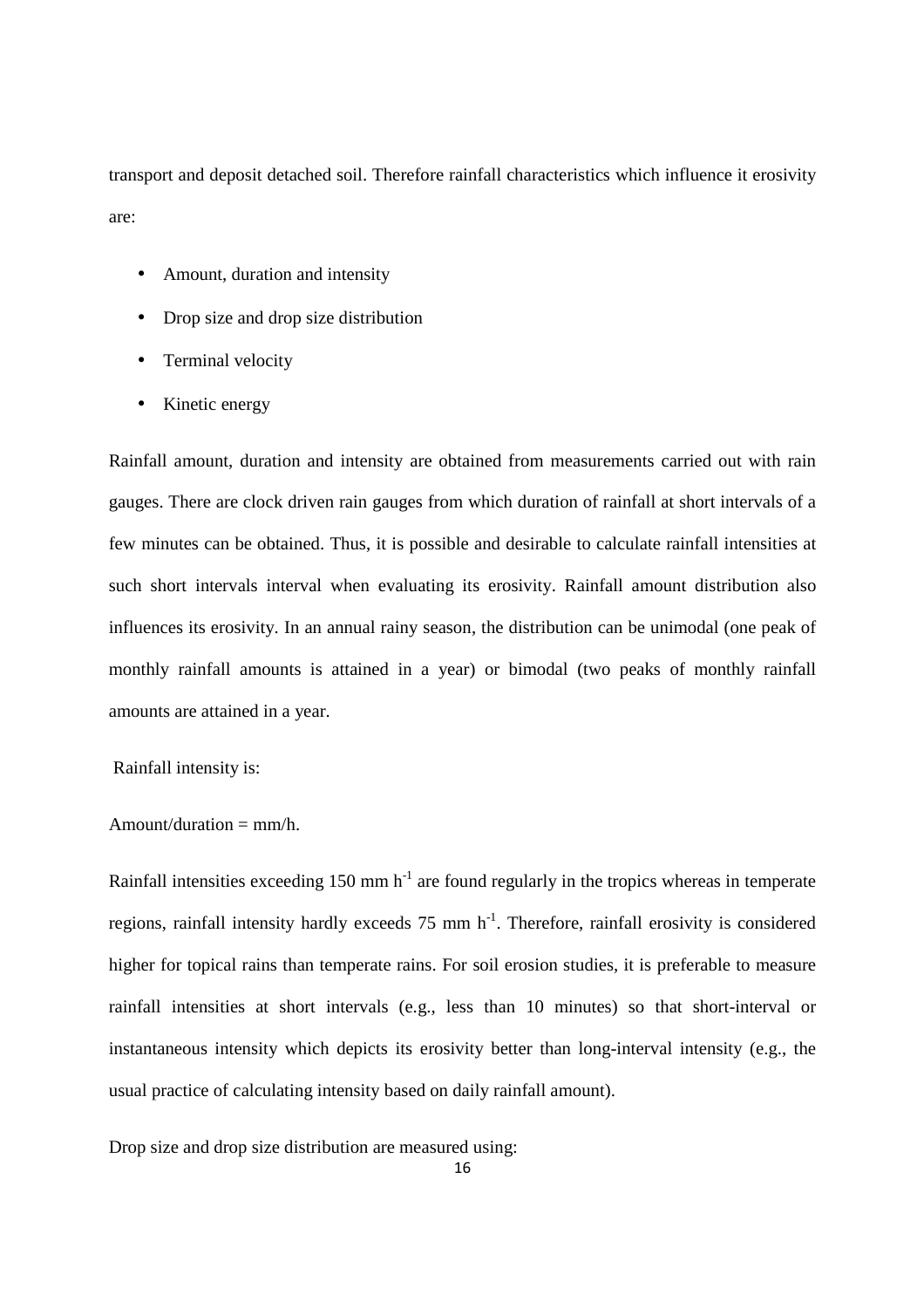- Drop-stain method in which an absorbent paper is dusted with powdered dust stain on which raindrops are collected
- Flour-pellet method which basically assesses the size of drops from size of pellets made
- Use of pressure transducers r acoustic device to measure impact of raindrop
- Photographic method in which photographs of falling raindrops were used.

In these different methods, drop size and distribution would still have to be evaluated from the data generated.

Large drops have higher terminal velocity than small drops. Raindrop size hardly exceeds 5 mm size, but when they coalesce they momentarily exceed this value. Since rainfall is made up of all possible drop sizes, the proportion of the different drop sizes in a particular event is of interest. Drop size distribution of rainfall can be described by a parameter called the median drop size or median volume drop diameter  $(D_{50})$ .  $D_{50}$  refers to the drop diameter at which 50 percent of the volume of the rain falls in the shape of drops with a smaller diameter and 50 percent as bigger drops. It seems that rains in the tropics have relatively bigger drops than those in temperate regions. The median drop size is affected by factors such as type of rain, amount of rain, duration of rain, rainfall intensity and wind velocity accompanying rain. High rainfall intensity may cause high median drop size or form more drops per unit area per unit timer. Median drop size generally increases with increases in rainfall intensity up to a certain limit according to the relationship:

 $D_{50} = 2.23I^{0.182}$ 

Generally the relationship is written as

 $D_{50} = aI^b$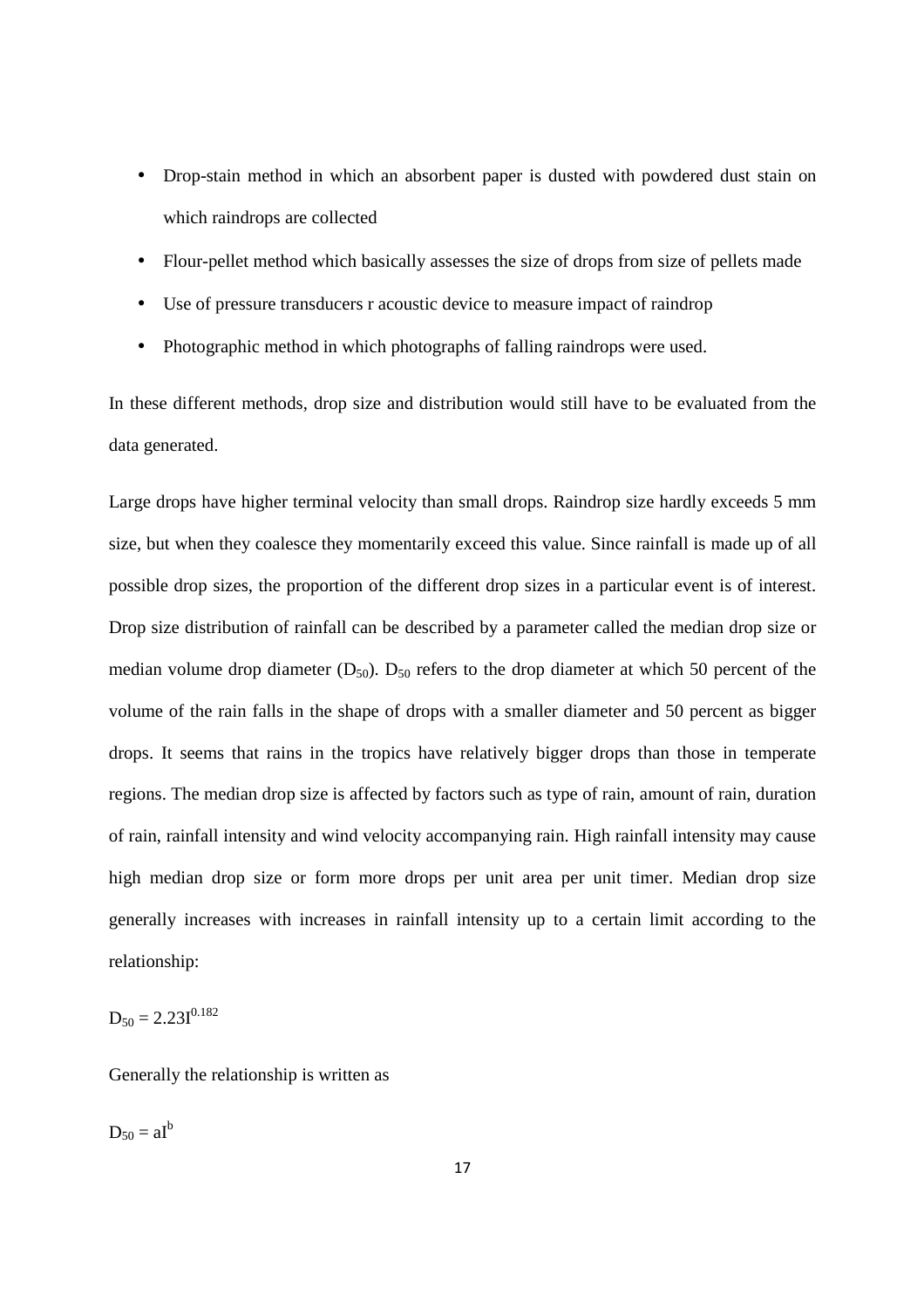because the constants will vary with rain types. The relationship is also believed to be valid up to 75 mm  $h^{-1}$  rainfall intensity.

Terminal velocity: A body falling freely under the force of gravity will accelerate until the frictional resistance of the air is equal to the gravitational force and the body will then continue to fall at that speed. Under natural condition, terminal velocity increases with an increase in drop size. Most drops attain terminal velocity in about 10-m fall under gravity.

Wind velocity: Strong wind adds a horizontal velocity component to raindrop. Wind partially reduces air resistance by moving air horizontally away from the drop. This reduced resistance and the actual drop of the wind combine to accelerate the drop. Wind also tends to break large drops  $(5 \text{ mm})$  into smaller pieces. Wind-driven rains are usually more erosive than non-winddriven rains. The magnitude of the difference depends on wind velocity, rainfall intensity, and slope characteristics. Peak wind velocity does not usually coincide with peak rainfall intensity because of time lag between the two.

Kinetic energy: This is the product of the mass of rain falling per unit time and the square of its terminal velocity

$$
E = \sum \frac{1}{2}mv^2
$$

Bigger drop size makes the energy load of tropical rainstorms high. The kinetic energy of rainfall can be measured directly using equipment with (1) acoustic sensors (2) piezoelectric sensors, and (3) pressure transducers. However, it is not often measured routinely. Therefore, empirical equations have been developed to estimate it. The most commonly used of these equations was developed by Wischmeir and Smith (1958), and it is

$$
e_m = 0.119 + 0.0873 \log_{10}(i_m) \text{ im } \leq 76 \text{ mm h}^{-1}
$$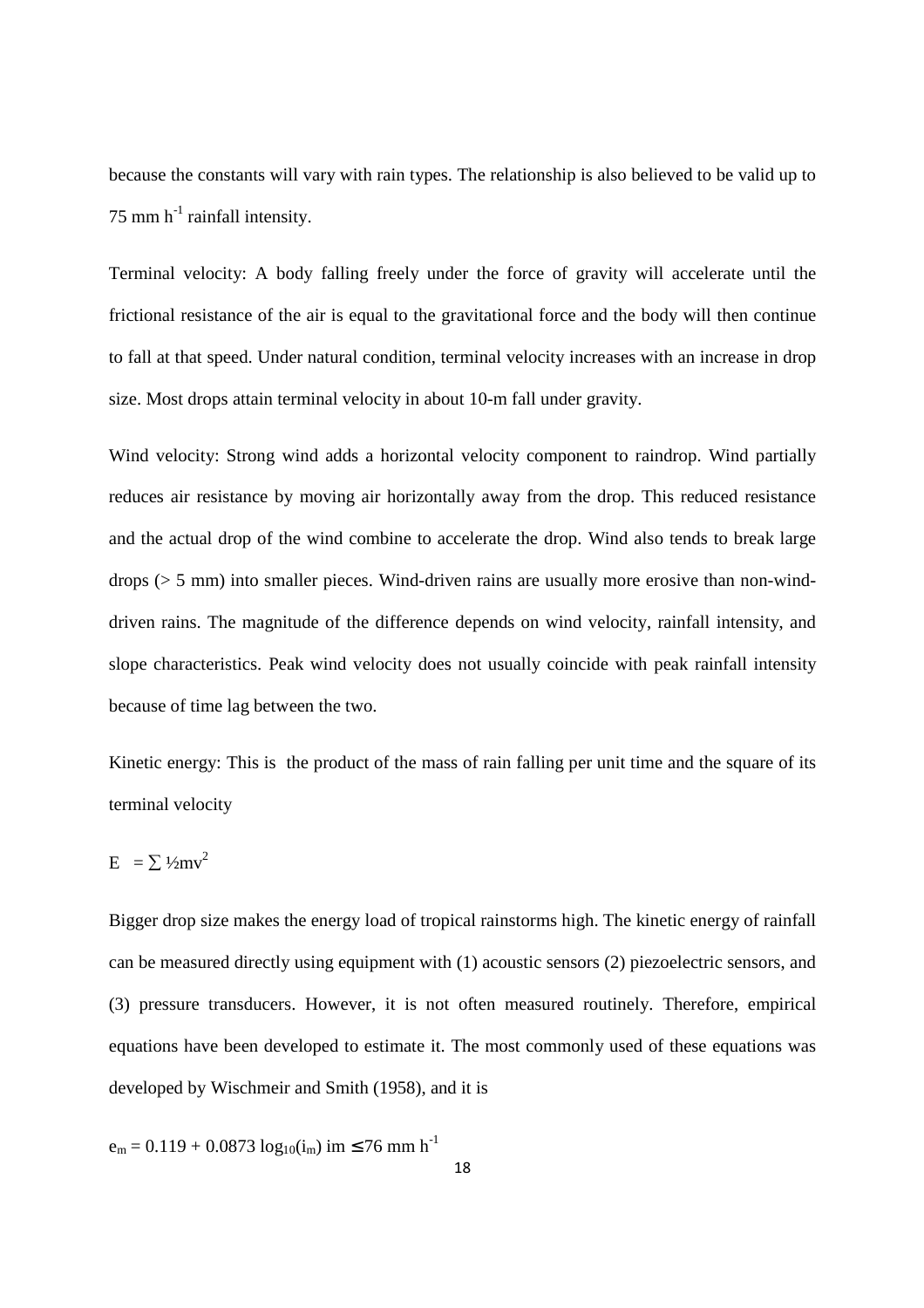### $e_m = 0.283$  i<sub>m</sub> > 76 mm h<sup>-1</sup>

where em has units of MJ/ha. mm or MJ.ha<sup>-1</sup>.mm<sup>-1</sup>). Note that the equations are based on the principle that drop size will not increase above 75 mm  $h^{-1}$  intensity. Second, is the fact that  $e_m$  is energy of a unit component of a rainfall event not total energy E of the event.

#### **Soil**

The vulnerability of the soil to erosion is called soil erodibility. Note that we talk of rainfall erosivity, and soil erodibility. Erosivity is a characteristic of the rain while erodibility is a characteristic of the soil.. Erodibility of the soil can be subdivided into three parts: (I) the fundamental or inherent characteristics of the soil- the mechanical, chemical and physical composition which can be measured in the lab, (ii) the topographic features- slope, and iii) the management of the soil.

Mechanical soil properties: Soil texture and particle size distribution are important in sediment detachment, dispersion and transportation. The bigger the particle the more the force required for its transportation. In view of the relationship found in soil erosion and texture, the erodibility of soils has been evaluated with texture-based indices. Some of the indices often used are as flows:

Bouyoucos (1935) index:  $%$ sand +  $%$ silt/ $%$  clay

Dispersion ratio: (silt + clay in undispersed sample/ silt + clay in dispersed sample)\*100

Erosion ratio: (dispersion ratio) ÷(colloid content/moisture equivalent)

Clay ratio or mechanical ratio: sand/(silt+clay)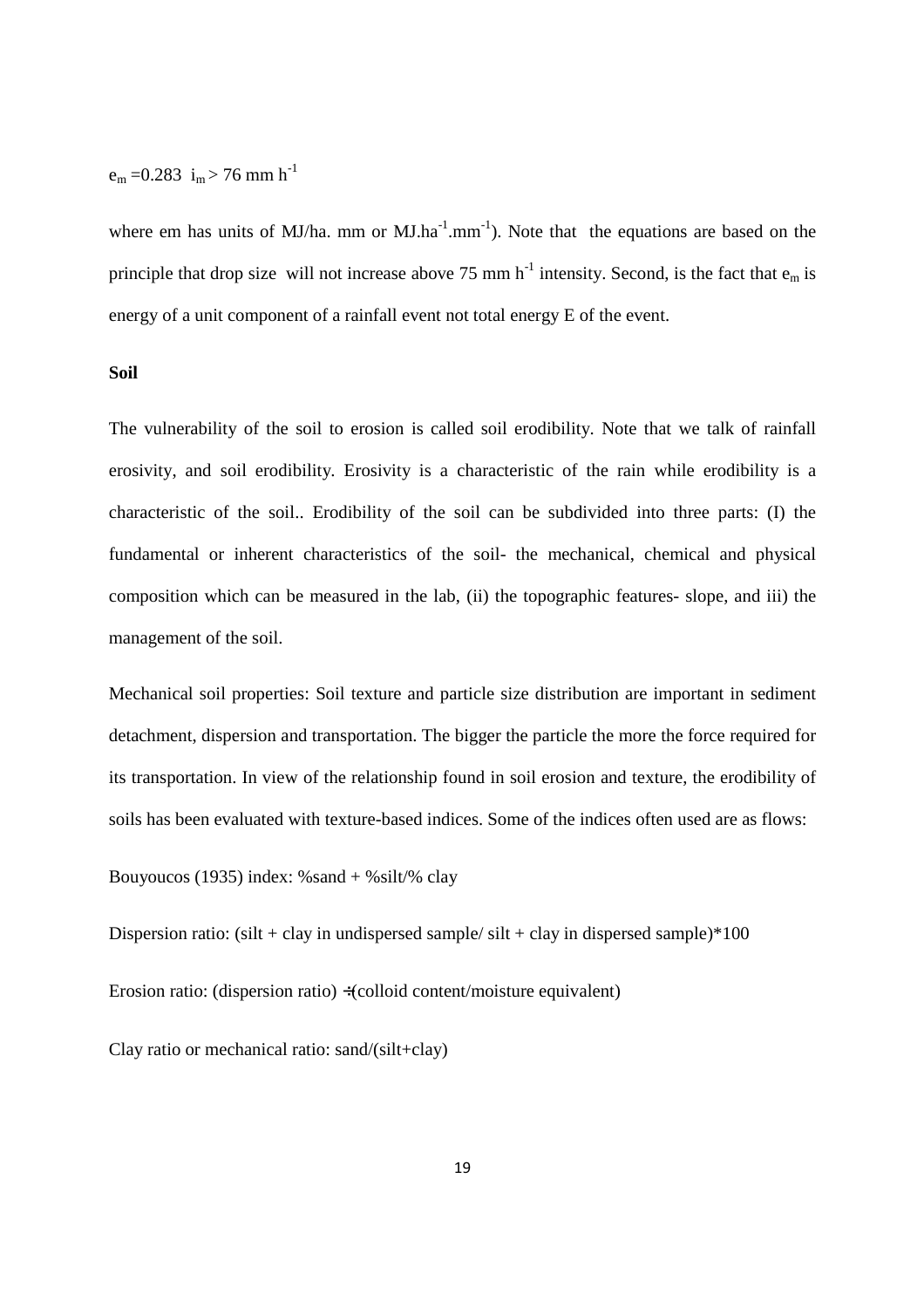#### **4.3 MODELS FOR SOIL EROSION ASSESSMENT**

Historical Issues: Quantitative assessment of soil erosion started as long as 1877 but the lead in the research has been provided since 1915 by scientists in the United States of America. This lead has resulted in the development in 1954 of the Universal Soil Loss Equation (USLE). This was based on 10000 plot-years of basic runoff and soil loss data, which were summarized into an empirical equation. This phase ushered in the phase of quantitative scientific evaluation. As expected, opinions were divided on the usefulness of the Universal Soil Loss Equation in regions outside the place of its development. A major recent shift has been `toward using process-based models rather than empirical models like the USLE. On popular process-based model is the Water Erosion Prediction Project (WEPP).

It is often found convenient to estimate the effect of a physical process by using equations or formula or charts and diagrams based on experience. It is now common to refer to such as models these days. The advent of computers has made it possible to find easy solutions to hitherto complex models, and this has tended to lead to development of more complex ones. Models or equations can be categorized as follows:

Empirical models are based on observations or experiments, and not derived from theory. Prediction with such a model is based on already known facts in the circumstances under which it was developed. The ideal thing is to use such a model for prediction under similar circumstances as it was developed, but this is hardly the case in reality. A factor model is an empirical model where each of the variables is represented by a quantified factor, and then the factors are combined, for example by adding them up or multiplying them. The USLE is based on this approach.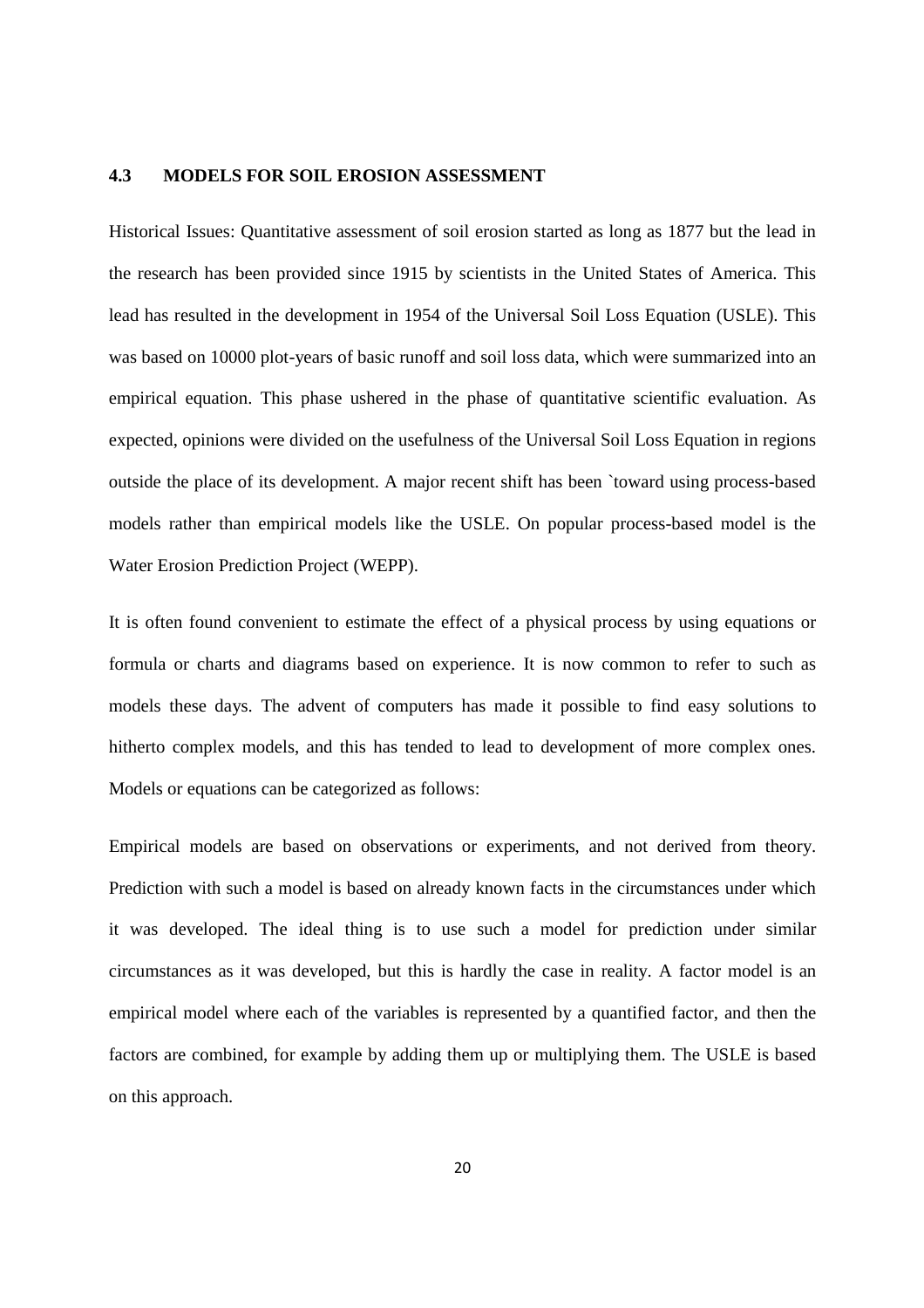Process-based models or analytical component models: They explain mathematically each of the separate physical processes and then combine the separate effects.. Such models often require the use of computers to facilitate their use.

Stochastic models are useful particularly in hydrological studies and are based on probabilities of occurrence of events in a long time series. They are commonly used in hydrology

Processed-Based Models

#### **Water Erosion Prediction Model (WEPP)**

The objective of WEPP is to develop a new generation of erosion prediction technology for use by conservation planner at the field level. The technology is based on fundamentals of erosion and hydrological sciences, and it is computer-driven. WEPP is a simulation model that computes on a daily basis, the rates of hydrologic, plant-growth, and even litter-decay process. There are:

#### WEPP hill slope model

#### WEPP watershed model

The profile version replaces USLE as an estimator of erosion on a uniform hill slope, with addition of an element for deposition. The watershed version extends to a field size watershed such as a terraced field. The grid version is for areas where boundaries do not coincided with watershed boundaries, and which can be broken into separate elements.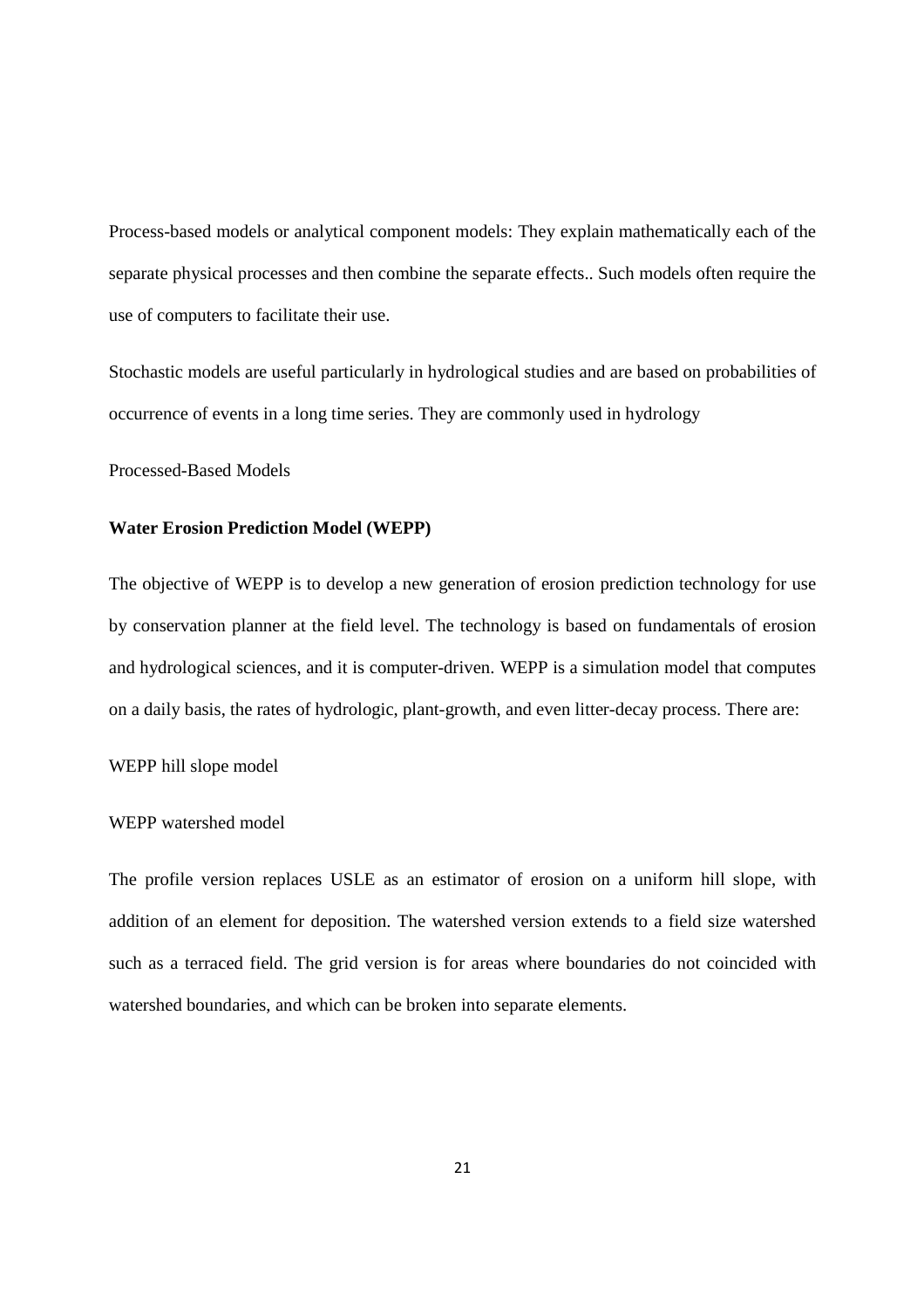#### **Examples of existing models**

*Empirical:* 

- RUSLE
- The Soil Loss Estimation Model for Southern Africa (SLEMSA): It is a modification of the USLE: SOILOSS developed in New South Wales, Australia
- Soil Changes Under Agroforestry (SCUAF)

#### *Process-based or Physically-Based Models*

European Soil Erosion Model (EUROSEM): This is developed with the objective of assessing erosion on field and catchment scale

Erosion related models

Chemicals, Runoff and Erosion from Agricultural Management Systems (CREAMS): It is used mainly to compute the loss of pollutants from field scale agricultural areas, but the erosion components can be modeled separately

Areal Non-point Source Watershed Environment Response Simulation (ANSWERS): The aim is to assess sediment yowled from whole watershed (a nonpoint source) as opposed to that from field-size areas (a point-source) and to assess cost effectiveness of possible land use treatments within the watershed.

Productivity models: Models to estimate the loss of productivity also exist now. Most of these models start by estimating the amount of soil loss, and then as an additional stage assess the effect of this loss on productivity. One of such models is the 'Erosion Productivity Impact Calculator (EPIC). EPIC is a combination of empirical and physically based components.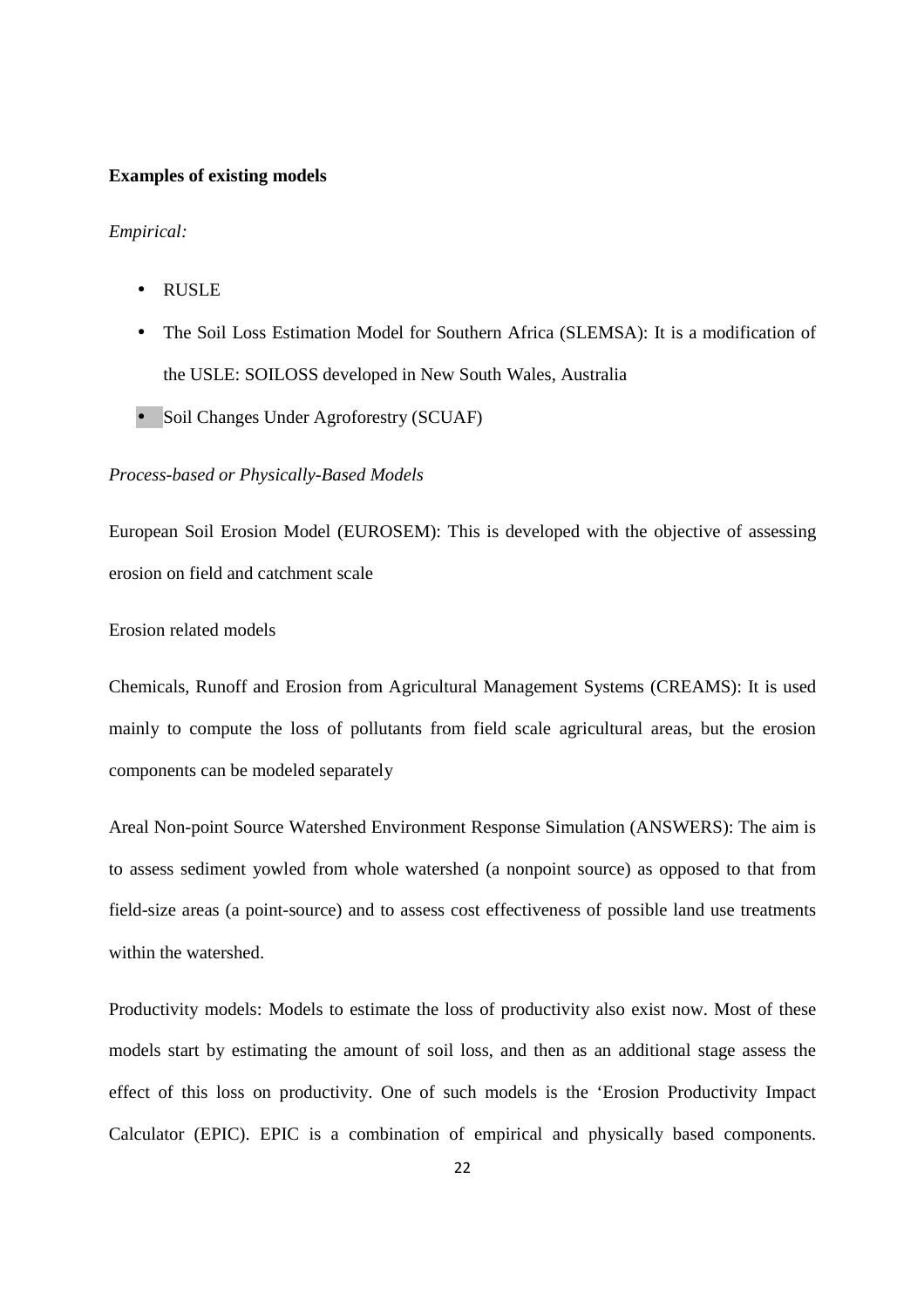Surface runoff can be predicted and hydrologic phase weather, percolation, drainage, and evapotranspiration. Erosion estimates are made, and plant nutrients considered are nitrogen and phosphorus.

It should be clear that no matter how good a model is, it is only useful with a good database. Quite often, this is lacking in many developing countries

#### **Using Revised Universal Soil Loss Equation (RUSLE) for Soil Loss Evaluation**

RUSLE has the same basic structure as the USLE as follows:

 $A = RKLSCP$ 

where

A is the soil loss in t ha<sup>-1</sup> yr<sup>-1</sup> or Mg.ha<sup>-1</sup>.yr<sup>-1</sup>

R is the rainfall erosivity factor in MJ.mm.ha<sup>-1</sup>.h<sup>-1</sup>

K is soil erodibility factor which is also the soil rate per erosion index for a specified soil loss as measured on s standard plot (22.1 m length of a uniform 9% slope in continuous clean-tilled condition). In SI units, it is measured in t.ha.h.  $ha^{-1} MJ^{-1} .mm^{-1}$ .

L is the slope length factor which is the ratio of soil loss from field slope length to soil loss from a 22.1 m length under identical conditions (dimensionless)

S is slope steepness factor which is the ratio of soil loss from the field slope gradient to soil loss from a 9 % slope under identical conditions (dimensionless)

C is cover-management factor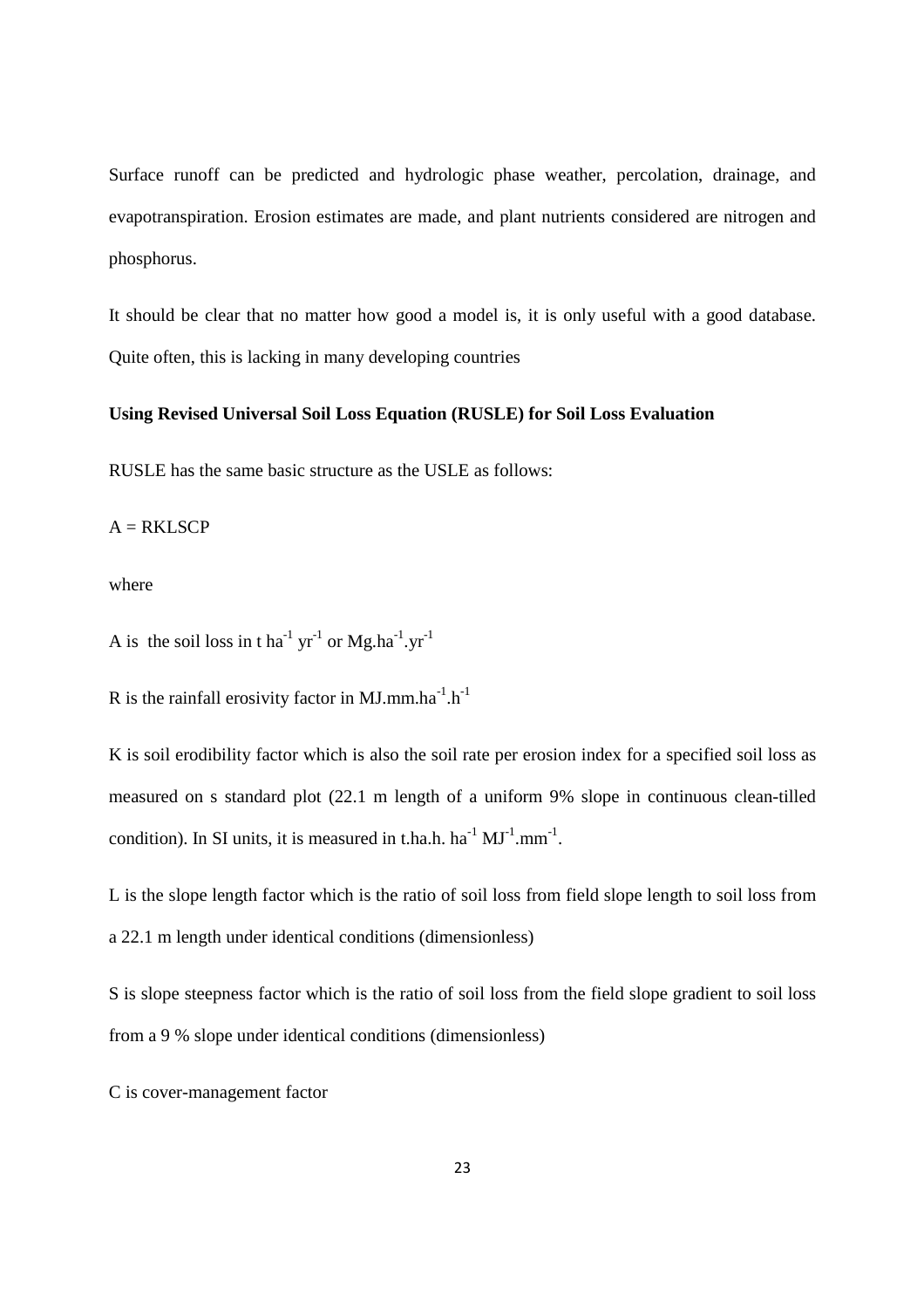P is support practice factor and it is the ratio of soil loss with a support practice like contouring, strip cropping or terracing to soil loss with straight row farming up and down the slope.

Maximum possible erosion occurs when C and P have a value of 1 each, implying that the soil was bare with no land management practice to control erosion. Also the standard plot is a reference point as it is customary in science when a standard is required to measure an event. It was as a result of historical development of the USLE. As stated, a standard plot is 22.13 m long, on a uniform lengthwise slope of 9%. It is tilled up and down the slope and in bare for at least two years. The calculations in RUSLE are more involved than those in the USLE and are facilitated by a computer program

RUSLE is designed to predict the longtime average annual soil loss (A) carried by runoff from specific field slopes in specified cropping and management systems as well as from rangeland. It is also applicable to nonagricultural conditions such as construction sites. RUSLE users should note that, A, is also the average soil loss over a field slope ant that the losses at various points nay vary greatly from one another. RUSLE does not address the estimation of soil loss from disturbed forested land as does the USLE.

Predict average annual soil loss from a field slope with specific land use conditions

guide the selection of cropping and management systems, and conservation practices for specific soils and slopes predict the change in soil loss that would result from a change in cropping or conservation practices on a specific field determine how conservation practices may be applied or altered to allow more intensive cultivation estimate soil losses from land use areas other than agricultural provide soil loss estimates for conservationists to use for determining conservation needs.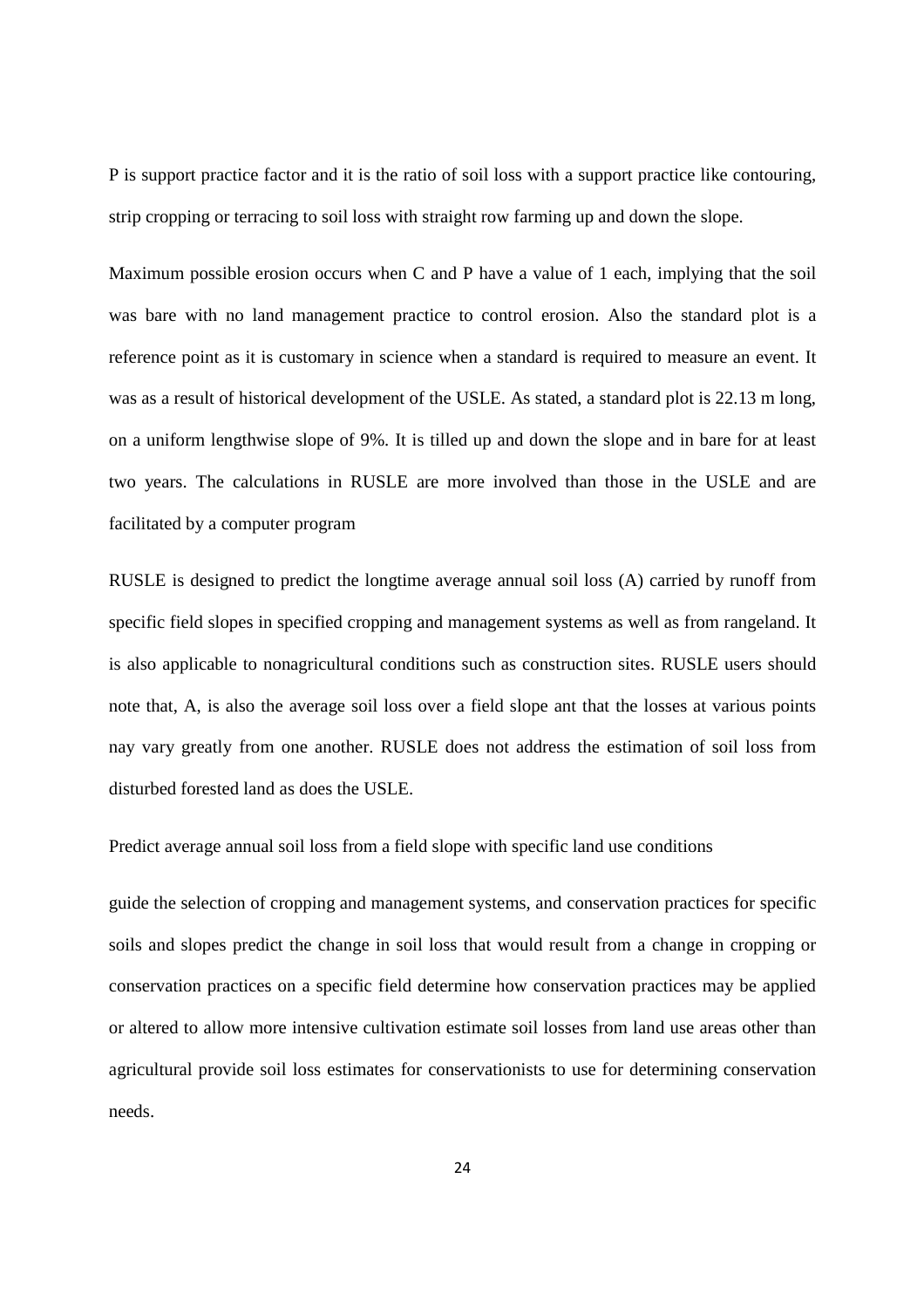Limitiations include inability of nomograph to predict soil erodibility of tropical soils (Oxisols, LAC (Alfisols) accurately. Also, soil erodibilty of subsoils are not accurately predicted

| $\mathbf{1}$ | $\overline{2}$                        | 3                     | 4              |                                   |                                                                     |                                             |
|--------------|---------------------------------------|-----------------------|----------------|-----------------------------------|---------------------------------------------------------------------|---------------------------------------------|
| Time         | Depth or<br>amount<br>of rain<br>(mm) | Duratio<br>$n$ (min.) | Amount<br>(mm) | Intensit<br>у<br>$\text{m m h}^1$ | Energy<br>per unit<br>rainfall,<br>$e_m$ (MJ.ha<br>$\boldsymbol{1}$ | Energy for<br>storm<br>increment<br>(MJ/ha) |
| 4:00         | $\mathbf{0}$                          |                       |                |                                   |                                                                     |                                             |
| :20          | $\mathbf{1}$                          | 20                    | $\mathbf{1}$   | 3                                 | 0.161                                                               | 0.16                                        |
| :27          | $\overline{3}$                        | $\overline{7}$        | $\overline{2}$ | 17                                | 0.226                                                               | 0.45                                        |
| :36          | 9                                     | 9                     | 6              | 40                                | 0.259                                                               | 1.55                                        |
| :50          | 27                                    | 14                    | 18             | 77                                | 0.283                                                               | 5.09                                        |
| :57          | 30                                    | $\overline{7}$        | $\overline{3}$ | 26                                | 0.243                                                               | 0.73                                        |
| 5:05         | 32                                    | 8                     | $\overline{2}$ | 15                                | 0.222                                                               | 0.44                                        |
| :15          | 32                                    | 10                    | $\mathbf 0$    | $\mathbf 0$                       | $\pmb{0}$                                                           | $\overline{0}$                              |
| :30          | 33                                    | 15                    | $\mathbf{1}$   | 4                                 | 0.219                                                               | 0.22                                        |
| Totals       |                                       | 90                    | 33             |                                   |                                                                     | 8.64                                        |

*Sample calculations of erosivity from rainfall records* 

**The E for this storm is 8.64 MJ/ha** 

 $I_{30}$  is 2 (27) = 52 mm h<sup>-1</sup>.

**EI30 = 8.64 x 52 = 449.28 MJ.mm/ha.h** 

**KE > 25 = 1.55 + 5.09 + 0.73 = = 7.37 MJ ha-1**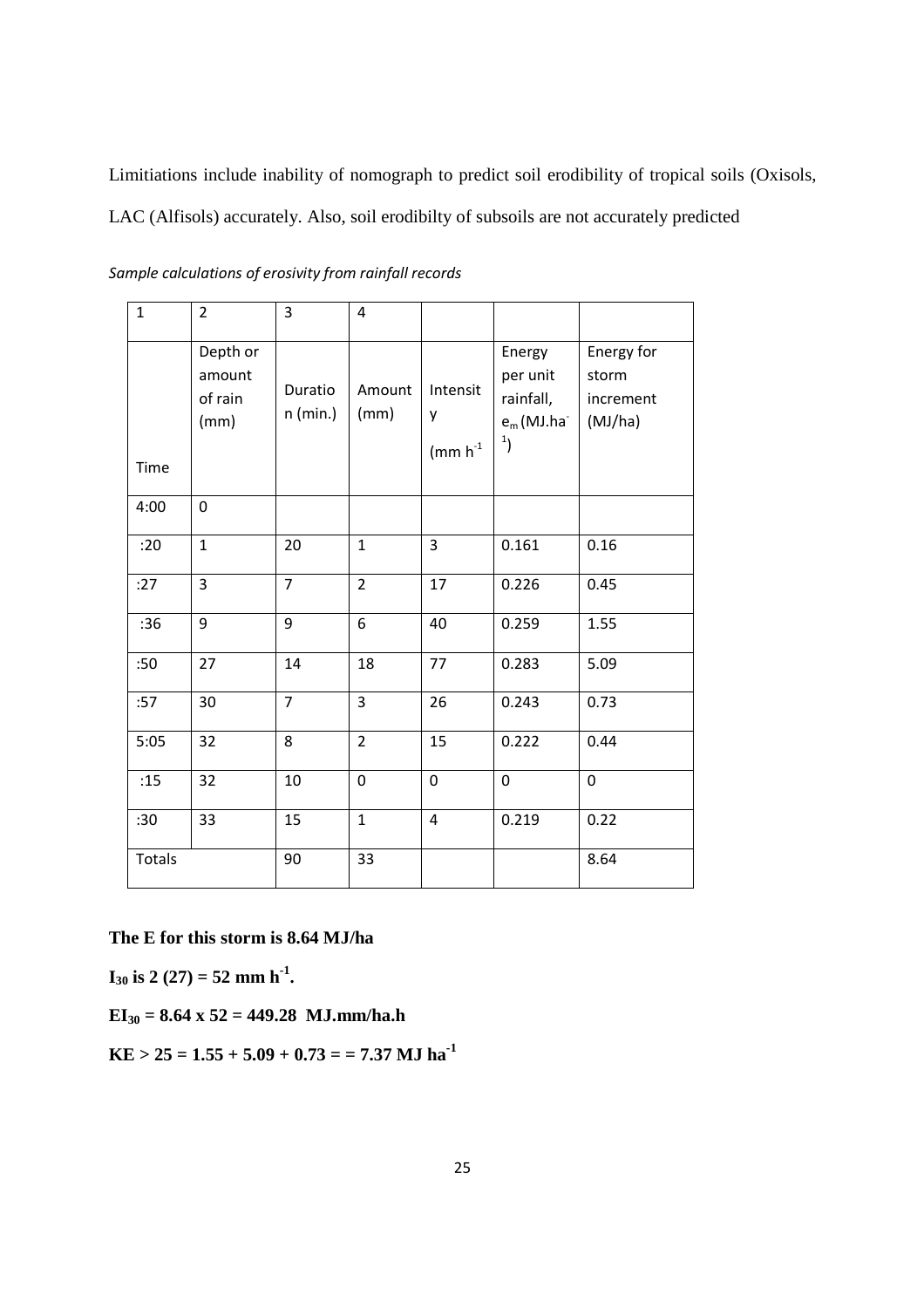Using EI method

| Intensity (mm/h) | Amount | Energy <sup>(1)</sup> | Total                 |
|------------------|--------|-----------------------|-----------------------|
|                  | (mm)   | $J/m^2/mm$            | (Col 2 x Col 3)       |
| $0 - 25$         | 30     | 22.0                  | 660                   |
| $25 - 50$        | 25     | 26.0                  | 650                   |
| 50-75            | 15     | 28.0                  | 420                   |
| > 75             | 10     | 28.3                  | 283                   |
|                  |        |                       | 2013 J/m <sup>2</sup> |
|                  |        |                       |                       |

Calculated from  $e = 11.9 + 8.7 \log I$ 

# $I_{30} = 52$  mm h<sup>-1</sup>

### $\mathbf{EI}_{30} = 2013 \times 52 = 104676 \text{ J. mm/m}^2$ . h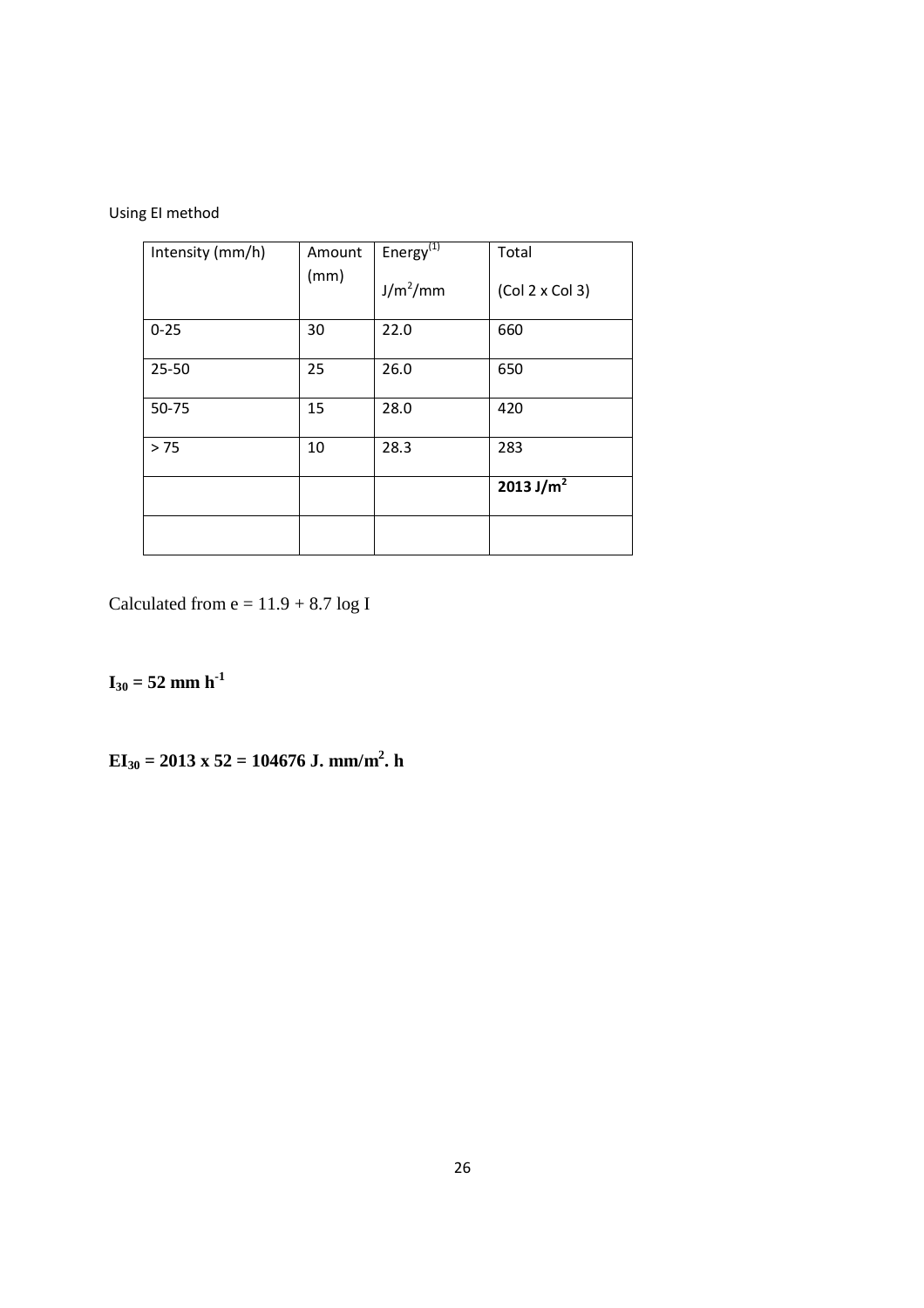| Using KE > 25 method |  |
|----------------------|--|
|----------------------|--|

| Intensity (mm/h) | Amount | Energy <sup>(<math>2)</math></sup> | Total                 |
|------------------|--------|------------------------------------|-----------------------|
|                  | (mm)   | $J/m^2/mm$                         | (Col 2 x Col 3)       |
| $0 - 25$         | 30     |                                    |                       |
| $25 - 50$        | 25     | 25.2                               | 630                   |
| 50-75            | 15     | 27.8                               | 417                   |
| > 75             | 10     | 29.0                               | 290                   |
|                  |        |                                    | 1337 J/m <sup>2</sup> |
|                  |        |                                    |                       |

**2: e = 30 – 125/I** 

| Table 1: Rain and throughfall drop sizes in relation to splash erosion in south-central Nigeria <sup>#</sup> |  |  |  |  |  |
|--------------------------------------------------------------------------------------------------------------|--|--|--|--|--|
|--------------------------------------------------------------------------------------------------------------|--|--|--|--|--|

|                             | Drop size (mm) |         | Splashed sand (g) |             |  |
|-----------------------------|----------------|---------|-------------------|-------------|--|
| <b>Type</b>                 | Median         | Maximum | Fine sand         | Medium sand |  |
| Rainfall                    | 2.3            | 5.1     | 35                | 28          |  |
| Gmelina arborea throughfall | 3.6            | 5.3     | 33                | 43          |  |
| Senna siamea throughfall    | 3.2            | 5.2     | 30                | 37          |  |
| Natural forest throughfall  | 4.0            | 5.3     | 40                | 46          |  |

# Source: Akinnifesi and Salako (1997)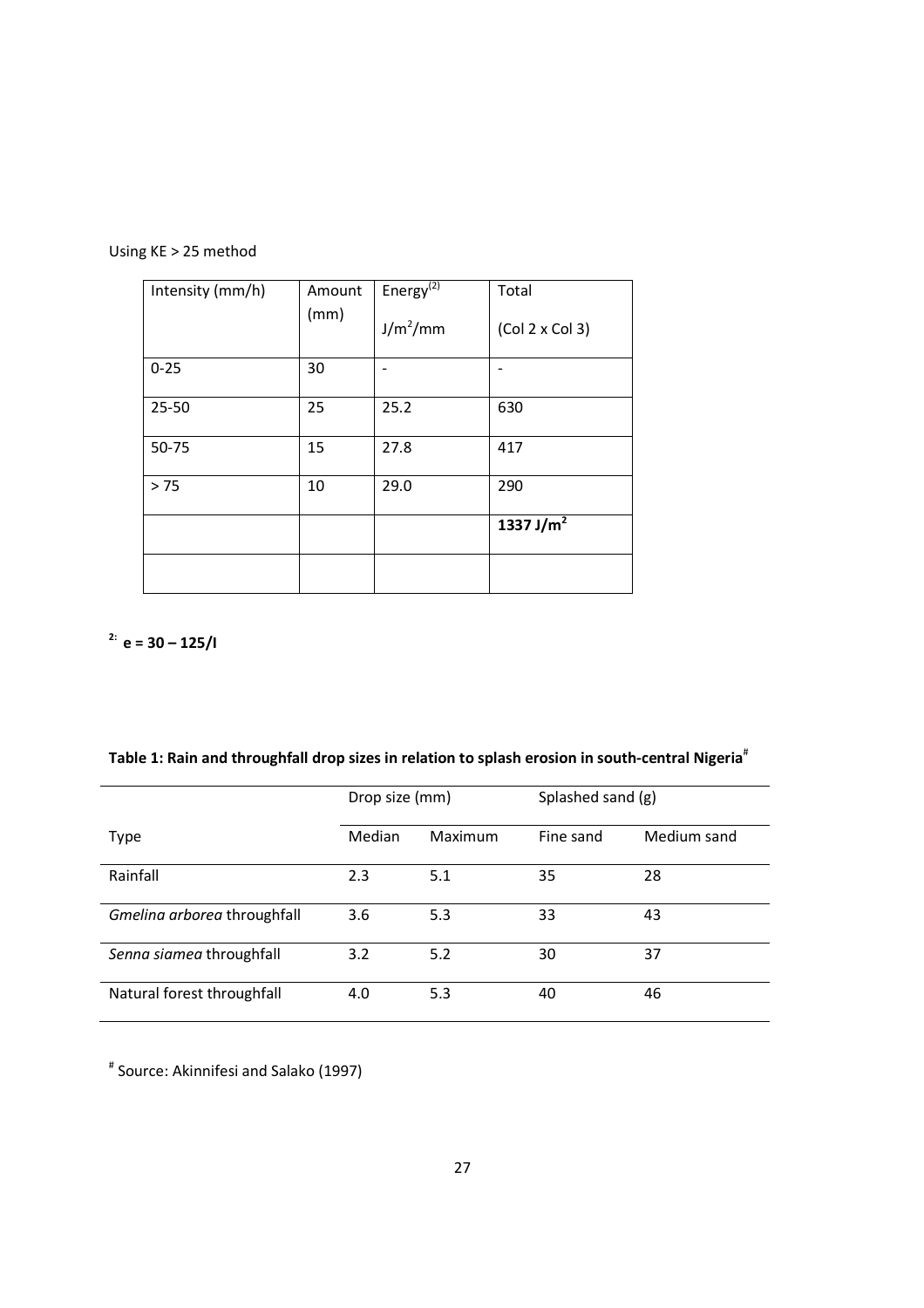In Nigeria, the following relationships have been found between measured kinetic energy (E in J  $(m<sup>-2</sup>)$  of rainfall and daily rainfall amount (A in mm):

Northern Nigeria (Kowal and Kassam, 1976)

$$
E = 41.4A - 120 \t r = 0.99 \t (1)
$$

Southwestern Nigeria (Lal, 1998)

| $E = 25.8A + 54.58$ , $r = 0.95$  | Season 1 for the bimodal annual rain | (2) |
|-----------------------------------|--------------------------------------|-----|
| $E = 29.86A - 43.18$ , $r = 0.98$ | Season 2 for the bimodal annual rain | (3) |

#### **Soil Erodibility**

Soil erodibility values were obtained directly from measurements on soil conservation experiment stations. They can be determined using rainfall simulators on small plots. Still they can be determined from relationships between soil properties and soil erodibility as developed in the Wischmeier nomograph. To use the nomograph we need

% silt  $+$  % very fine sand

% organic matter

% sand (0.10 to 2.00 mm)

Class of soil structure

Class of permeability

Obi et al. (1989) reported a soil erodibility value of  $0.007$  t .h.  $MJ^{-1}$ . mm<sup>-1</sup> for an Ultisol in southeastern Nigeria.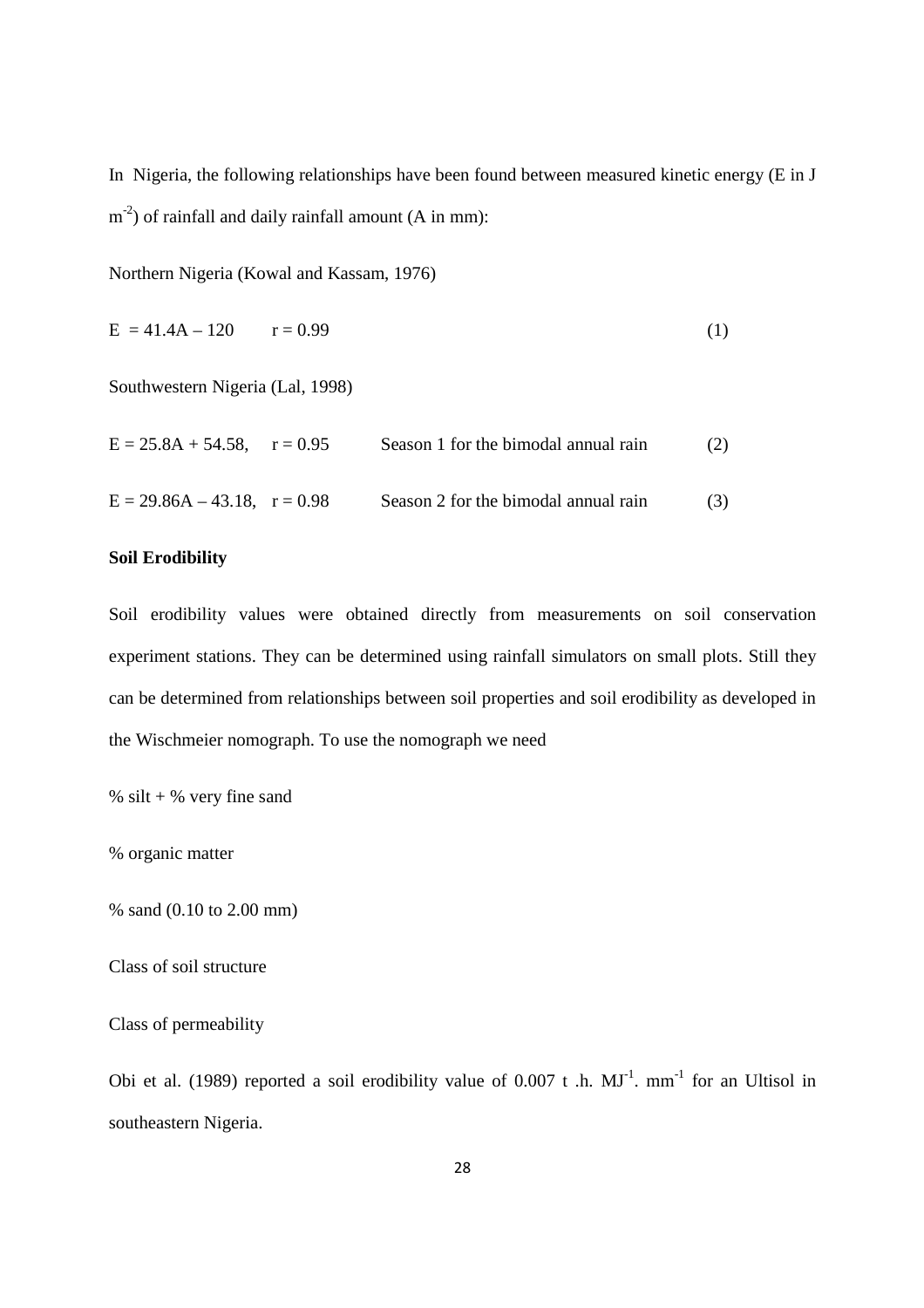#### **Slope factor (LS)**

Slope length is the horizontal distance downslope from point where overland flow begins to where runoff enters a waterway or where deposition starts. Erosion is proportional to slope length raised to a power,  $m$ . Values of m range from  $0.02$  to  $> 0.8$  slope steepness. The standard slope length used in determining K values is 22.1 m (72.6 ft).

Thus

#### $L = (field slope length/72.6)^m$

Slope steepness is defined as the gradient expressed in units of vertical rise or fall per unit of horizontal distance (decimal fraction) or 100 units of distance (percent). It is convenient in the field to determine slope as the vertical fall per unit of distance along the land surface. Differences are negligible for gentle grades, but increase as slopes become steeper.

 S in the LS factor is based on the percent slope as calculated by the land surface approach adjusted so that the standard 9 % slope has a value of 1.0. S can be calculated from the equations

**S = 10.8s + 0.03 s < 9 %** 

 $S = 16.8s - 0.50 s ≥ 9 %$ 

Slope length and steepness are combined into a single LS factor which is

**LS** = (field slope length/72.6)<sup>m</sup> (10.8s + 0.03) s < 9%

**LS** = (field slope length/72.6)<sup>m</sup> (16.8s + 0.50) s ≥ 9%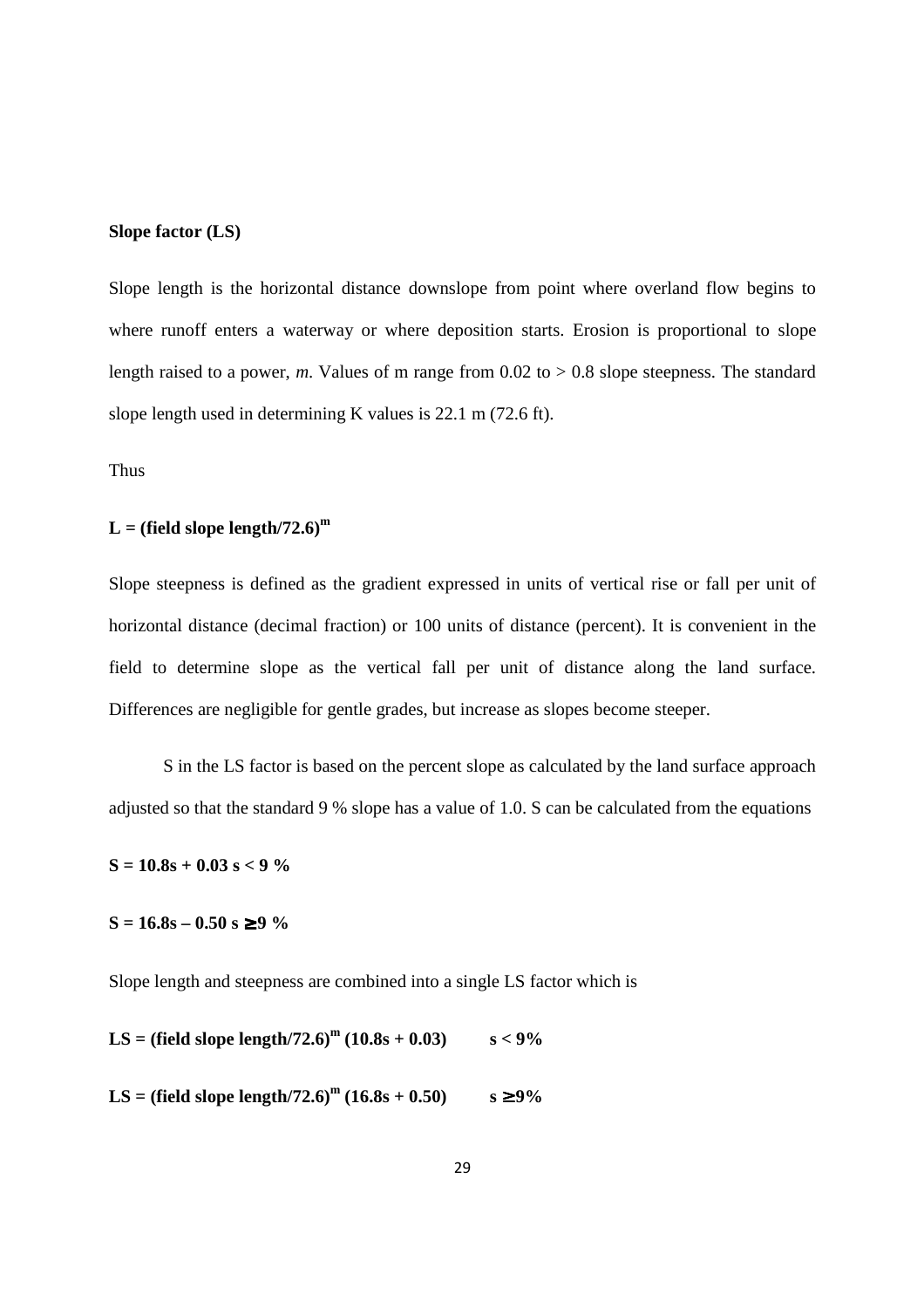Slope lengths used in the development of the equations were relatively short and uniform. Derived LS values work well for ordinary field conditions. Where slopes are very gentle, complex, or unusually long, values may not be accurate.

Shapes of slopes also affect average soil loss and relative loss from different segments of an irregular slope. Convex surfaces cause greater losses than uniform surfaces of the same average gradient; concave slopes cause smaller losses

Values for topographic factor (LS) for moderate-ratio rill to interrill erosion, such as for row-cropped agricultural and other moderately

consolidated soil conditions with moderate cover

|              | Slope length (m) |      |      |              |     |                |     |                |     |     |     |     |
|--------------|------------------|------|------|--------------|-----|----------------|-----|----------------|-----|-----|-----|-----|
| Slope<br>(%) | 7.5              | 15   | 22.5 | 30           | 45  | 60             | 90  | 120            | 150 | 180 | 240 | 300 |
| 8            | 0.53             | 0.74 | 0.91 | $\mathbf{1}$ | 1.3 | 1.4            | 1.8 | $\overline{2}$ | 2.2 | 2.5 | 2.8 | 3.2 |
| 10           | 0.67             | 0.97 | 1.2  | 1.4          | 1.7 | $\overline{2}$ | 2.4 | 2.8            | 3.2 | 3.5 | 4.1 | 4.6 |
| 12           | 0.84             | 1.2  | 1.5  | 1.8          | 2.2 | 2.6            | 3.3 | 3.8            | 4.3 | 4.8 | 5.6 | 6.3 |
| 14           | $\mathbf{1}$     | 1.5  | 1.9  | 2.2          | 2.8 | 3.2            | 4.1 | 4.8            | 5.4 | 6.1 | 7.2 | 8.1 |
| 16           | 1.2              | 1.7  | 2.2  | 2.6          | 3.3 | 3.9            | 5   | 5.9            | 6.5 | 7.4 | 8.8 | 10  |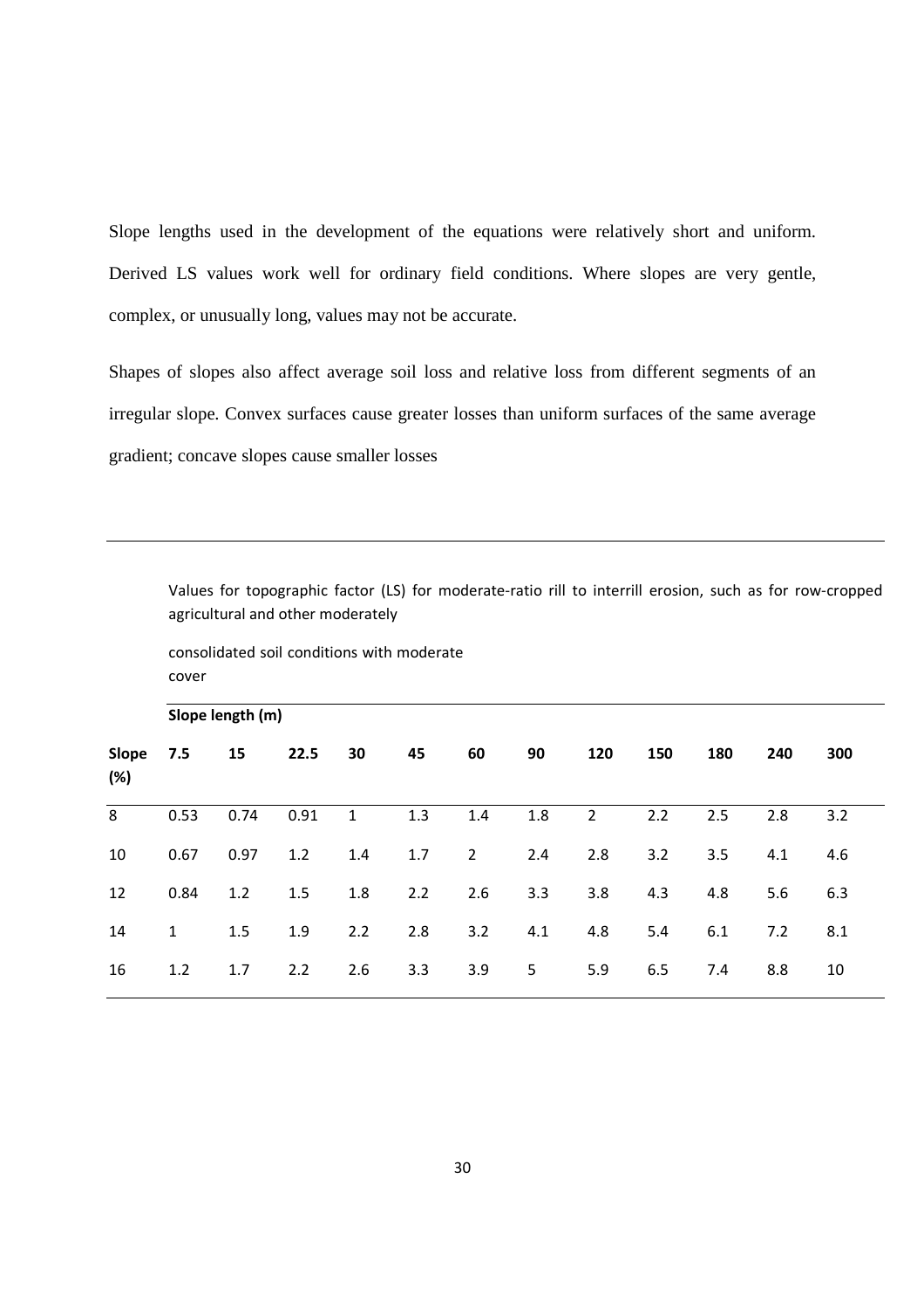#### **Cover-Management Factor**

Cover-management effects on erosion are complex and diverse. Type of crop, stage of growth, and crop and soil management are important. Some crops and crop sequences maintain good soil cover; others leave the land bare for extended periods.

In West Africa, the following C factors have been reported by Roose (1977) as follows:

| Practice                                                                 | Average annual C factor |
|--------------------------------------------------------------------------|-------------------------|
| <b>Bare Soil</b>                                                         | $\mathbf{1}$            |
| Forest or dense shrub, high mulch crop                                   | 0.001                   |
| Savanna, in good condition                                               | 0.01                    |
| Crop cover of slow development or late<br>planting: 1 <sup>st</sup> year | $0.3$ to $0.8$          |
| Crop cover of rapid development or early<br>planting: $1st$ year         | 0.01 to 0.01            |
| Crop cover of slow development or late<br>planting: second year          | $0.01$ to $0.10$        |
| Corn, sorghum, millet                                                    | $0.4$ to $0.9$          |
| Rice                                                                     | $0.1$ to $0.2$          |

Canopy density depends on planting method and soil productivity. Tillage affects soil permeability and residue disposition. The cover-management factor (C) is the ratio between the amount of soil lost under specific crop-cover management conditions and that lost when soil is bare, and cultivated regularly up and down the slope. Soil loss from cropped field is usually smaller than that from a continuously bare field.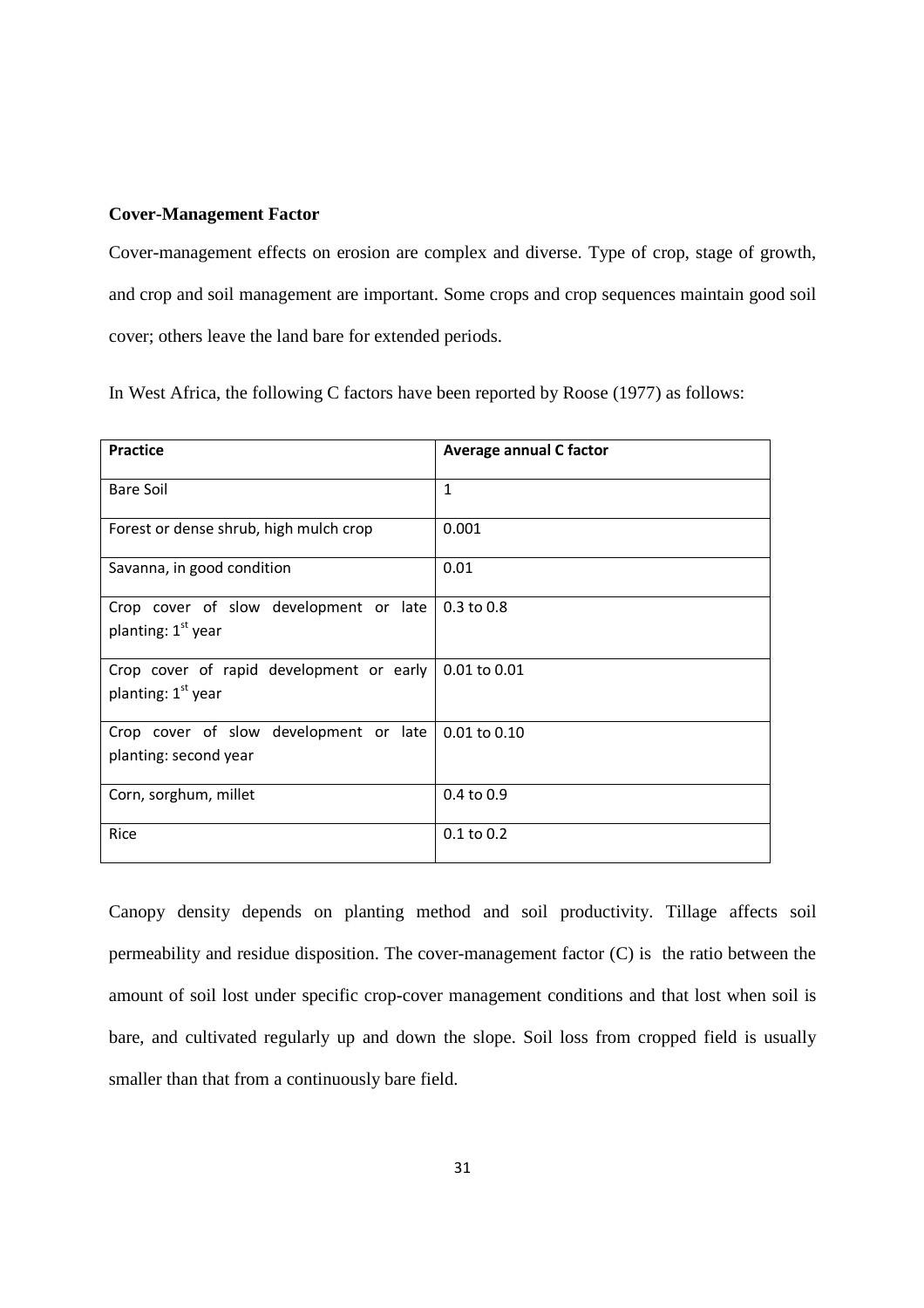#### **Supporting Practice Factor (P)**

Special practices are frequently needed in addition to the protection provided by normal crop and soil management practices. Most common practices are contour cultivation, contour strip cropping, terracing. The P factor indicated the fractional amount of erosion that occurs when these special practices are used compared with what it would be without them.

#### **5.0 SOIL EROSION BY WIND**

Wind erosion is the process of detachment, transportation nd deposition of soil materials by wind. The basic causes are:

- Loose, dry and finely divided soils
- Smooth and bare soil surface
- Strong wind
- Large field

Wind erosion can be eliminated or curtailed whenever:

- (i) The soil is compacted, kept moist or made up of stable aggregates or clods large enough to resist the force of the wind
- (ii) The soil surface is roughed or covered by vegetative residue
- (iii)The wind velocity near the ground is somewhat reduced.

#### **5.1 Types of Soil Movement**

Suspension, saltation, and surface creep are the three types of soil movement which occur during wind erosion. While soil can be blown away at virtually any height, the majority (over 93%) of soil movement takes place at or below one meter.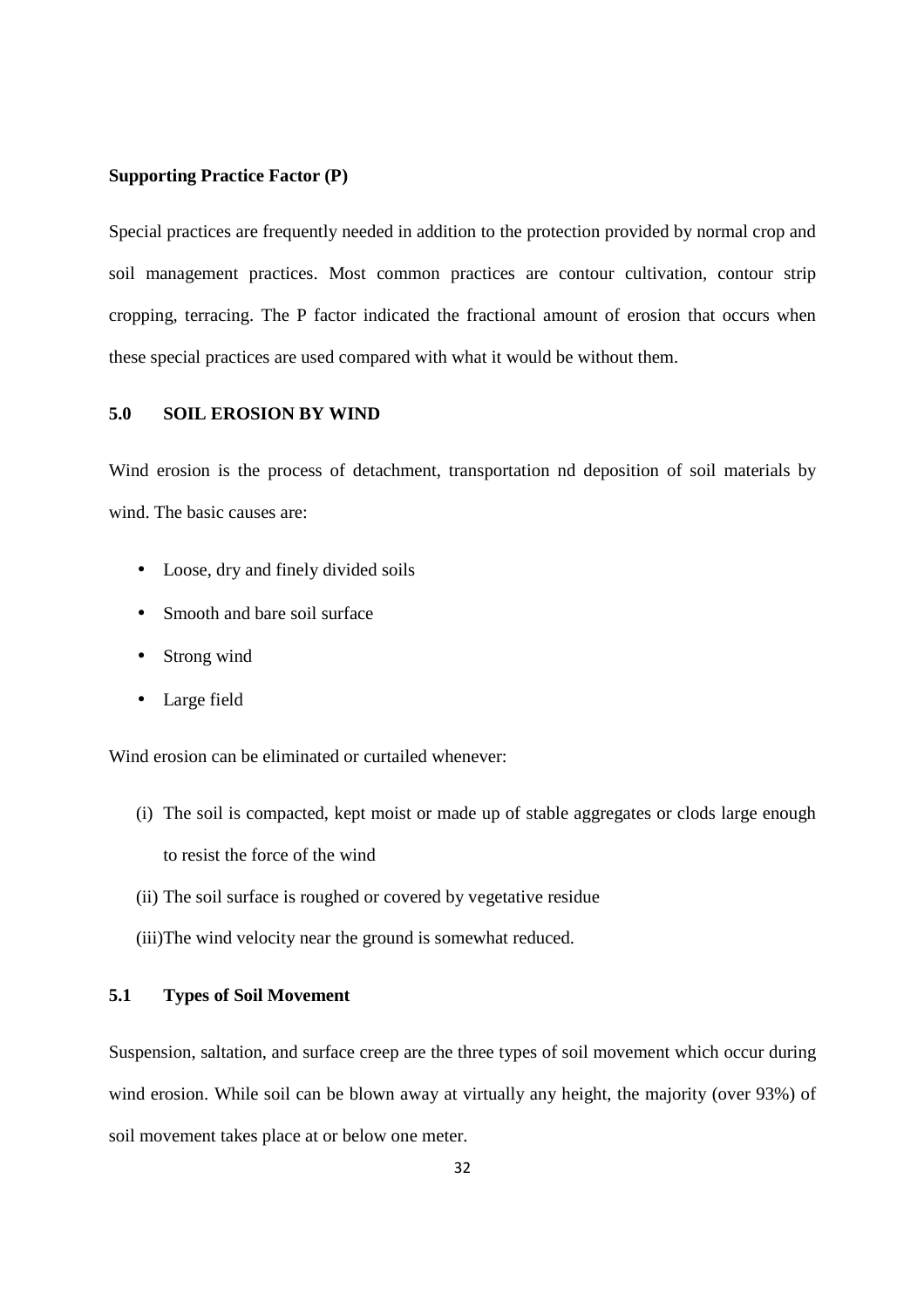

*Suspension:* Soil particles and aggregates less than 0.05 mm in diameter (silt size and smaller are kept suspended by the turbulence of air currents, after being dislodged by saltating particles. These particles only drop out of air if rain washes them or wind velocity reduces drastically. **Suspension** occurs when very fine dirt and dust particles are lifted into the wind. They can be thrown into the air through impact with other particles or by the wind itself. Once in the atmosphere, these particles can be carried very high and be transported over extremely long distances. Soil moved by suspension is the most spectacular and easiest to recognize of the three forms of movement.

*Saltation:* This the process in which fine particles (0.05 (0.1) to 0.5 mm in diameter) are lifted from the soil surface by wind turbulence and follow distinct trajectories under the influence of wind forces, air resistance, and gravity. In other words, the particles move in a series of short leaps. The jumping grains gain a great deal of energy, and may knock other grains into the air or bounce back themselves. The particles remain close to the ground as they bounce. The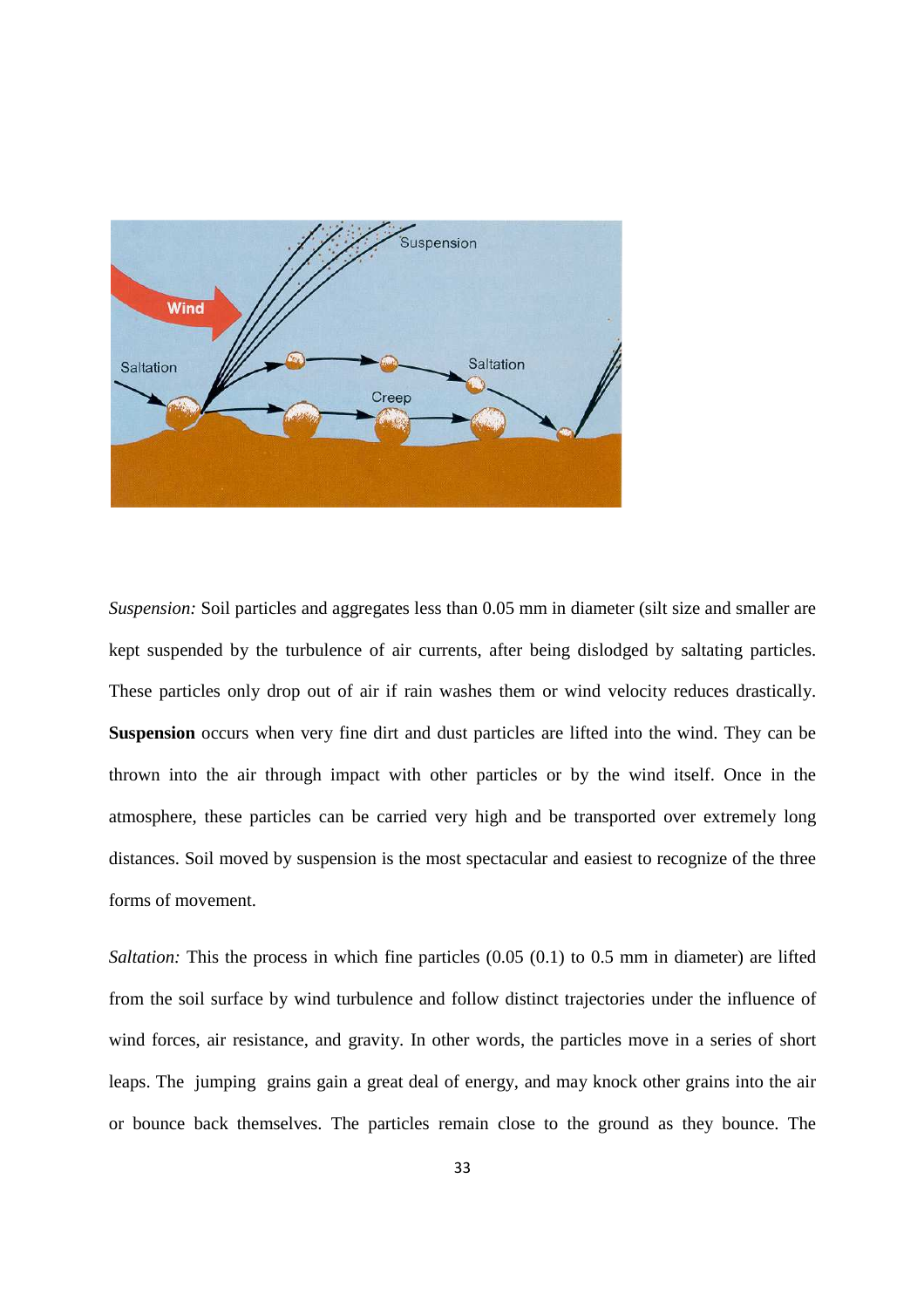particles are often stopped by obstructions or reduced wind velocity. **Saltation** - The major fraction of soil moved by the wind is through the process of saltation. In saltation, fine soil particles are lifted into the air by the wind and drift horizontally across the surface increasing in velocity as they go. Soil particles moved in this process of saltation can cause severe damage to the soil surface and vegetation. They travel approximately four times longer in distance than in height. When they strike the surface again they either rebound back into the air or knock other particles into the air.

*Surface creep*: This is the rolling and sliding along the surface of the larger particles. Soil grains larger than 0.5 mm cannot be lifted. This causes them to roll and slide along the surface after coming into contact with saltating particles. The soil aggregates or gravel which cannot be eroded are left in place to provide a cover called *desert pavement or lag gravel.*

#### **5.2 Factors affecting wind erosion**

Soil moisture: Wet soil does not blow because of the adhesion between water and soil particles. Dry winds generally lower soil moisture to below wilting point before wind erosion takes place.

Wind velocity: The rate of wind movement, especially gusts having greater than average velocity will influence wind erosion. Standard wind velocity is measured at a fixed height of 9 m above the ground.

Height: Velocity of even a steady wind increases dramatically above the ground surface. Wind velocity over a bare surface is zero at a height close to the surface below the tops of irregularities.

Wind turbulence: Wind strong enough to cause erosion is always turbulent, with eddies moving in all directions at a variety of velocities. Turbulence increases with increases in friction velocity,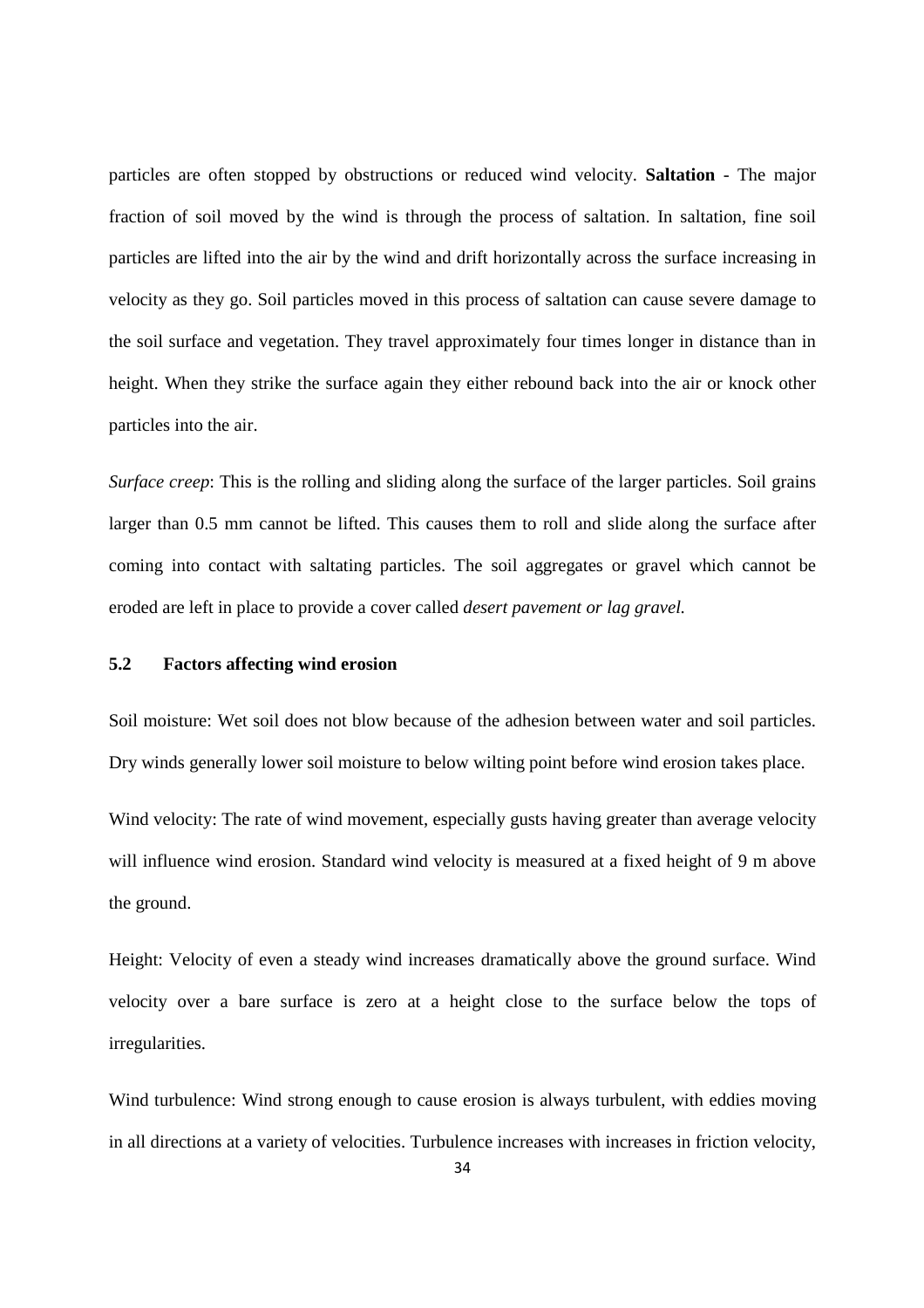with increasing surface roughness, and with pronounced changes in surface temperature. It is more pronounced near the soil surface than higher in the wind stream. Turbulence is important in keeping soil grains suspended in air.

Surface roughness: Wind velocity is less severe when the surface is rough. This can be achieved by tillage, ridging and/or mulching

Soil properties: Apart from soil water content, other soil properties which influence wind erosion are (i) stability of soil aggregates, (ii) size of erodible soil fractions. The presence of clay, organic matter and other cementing agents enhance aggregate stability

Vegetation: Vegetation or residue mulch especially those with rows running perpendicular to the prevailing wind direction reduce wind erosion. Wind velocity approaches zero near the soil surface in a vegetated area. In addition, plant roots bind the soil.

Length of exposed area: Soil drifting increases substantially with increasing length of the eroding strip

#### **5.3 PREDICTING WIND EROSION**

A wind erosion prediction equation (WEQ) has been in use since the late 1960s:

 $E = f(ICKLV)$ 

The predicted wind erosion E is a function *f* of:

 $I = soil$  erodibility factor

 $C =$  climate factor

 $K = soil-ridge-roughness factor$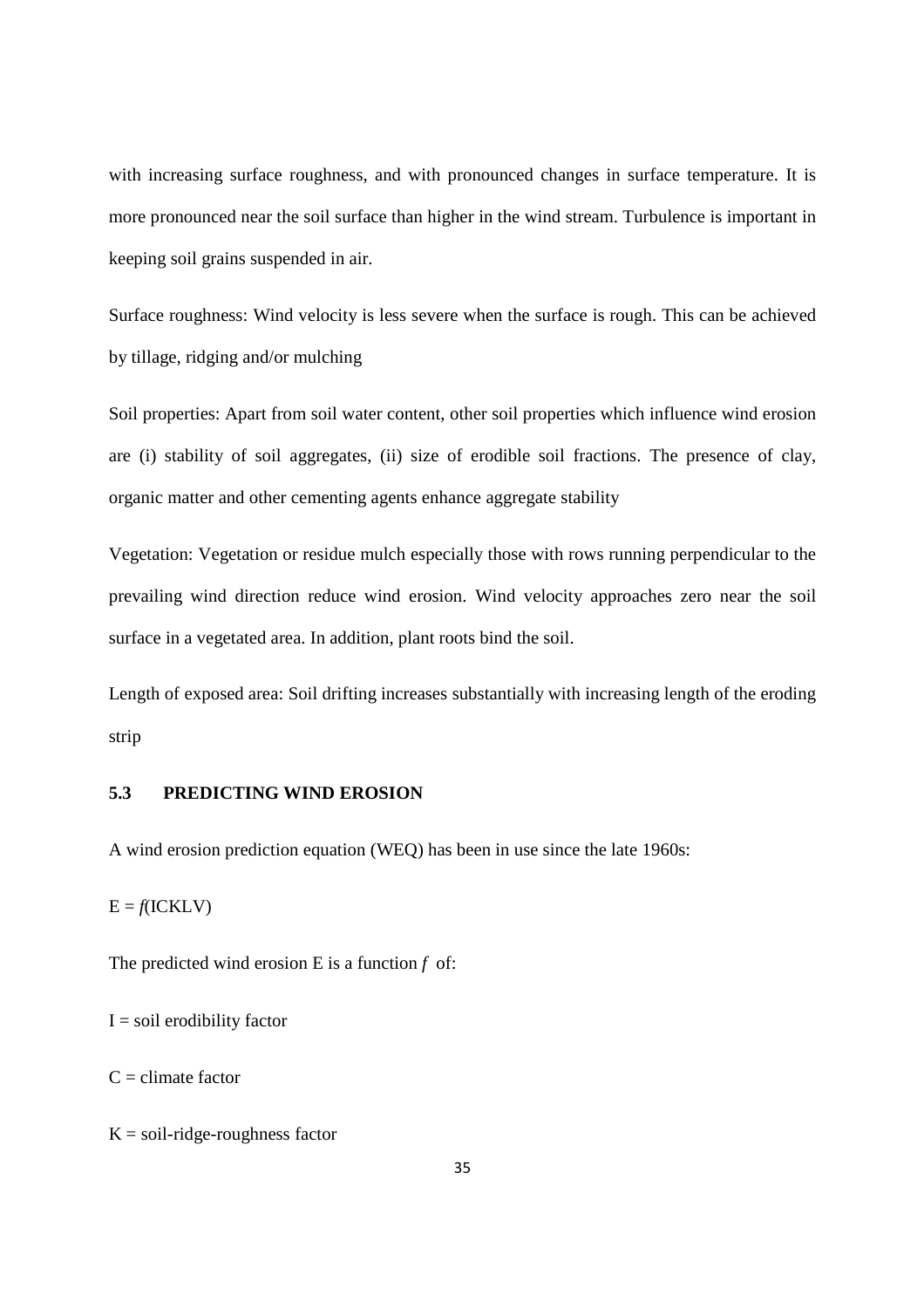$L =$  with of field factor

 $V =$  vegetative cover factor

The WEQ involves the major factors that determine the severity of the erosion, but it also considers how these factors interact with each other. It is not possible to predict wind erosion by simply multiplying the factors as in USLE.

The soil erodibility factor I relates to the properties of the soil and the degree of the slope in question.

The soil-ridge-roughness factor K takes into consideration the cloddiness of the soil surface, vegetative cover V, and ridges on the soil surface

The climatic factor C involves wind velocity, soil temperature, and precipitation (which controls soil moisture)

The width of field factor L is the width of a field in the downwind direction. Naturally the width changes as the direction of the wind changes, so the prevailing wind direction is used.

The vegetative cover V relates not only to the degree of soil surface covered with residues, but to the nature of the cover-whether it is living or dead, still standing or flat on the ground.

#### **5.4 WIND EROSION CONTROL**

The factors of wind erosion give clues to methods of reducing it. Little can be done to change climate in an area, but it is possible to alter one or more of the other factors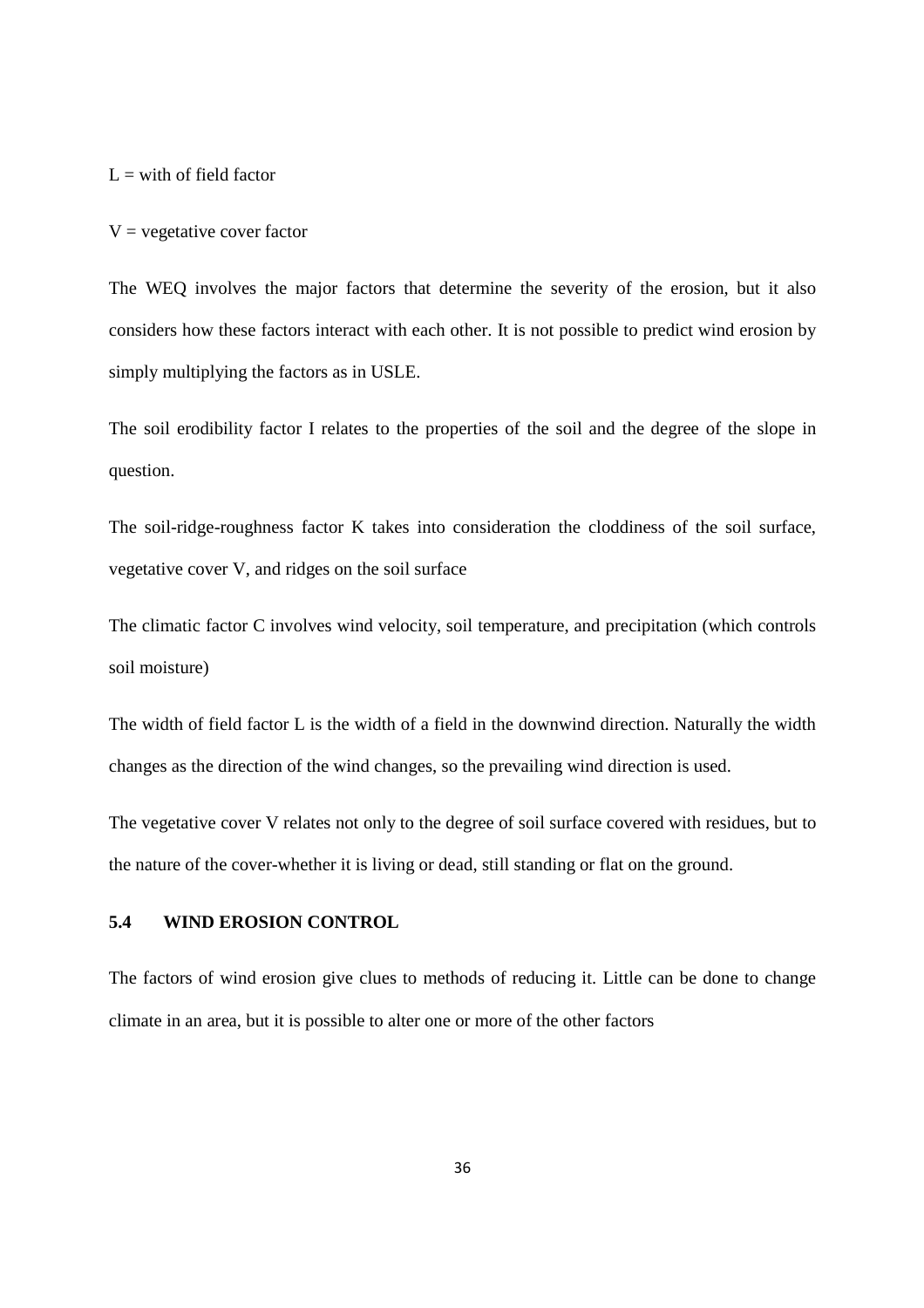Soil surface management: Tillage. To minimize wind erosion, the surface should be rough, in cloddy condition and with surface residues. Tillage should be carried out when the soil moisture is adequate.

Soil water management: Water conservation practices which reduce loss of water through evapotranspiration include weeding, conservation tillage, and reduction of runoff through surface roughness or terraces

Altering length of field: The length of eroding field can be altered by strip cropping or by installing wind breaks perpendicular to the direction of the prevailing wind.

Planting rows of shrubs or trees to serve as windbreaks or shelterbelts is effective in reducing wind erosion. Local recommendations for appropriate species should be followed with vegetative windbreaks. The distance protected by a windbreak may be 6 to 15 times the height of the barrier, with effectiveness decreasing with distance.

Vegetation management: Closely spaced crops are more effective than row crops. Alternating rows of crops such as cotton which is less-wind resistant with sorghum which is more resistant to wind is important. Residues should be left on the fields.

### **6.0 METHODS OF SOIL WATER CONSERVATION**

#### **6.1 Introduction**

The most limiting factor to all year round food production in the tropics is lack of water in the dry season. This problem is most severe in the arid and semi-arid regions.

Two methods by which crop damage due to drought can be reduced are by: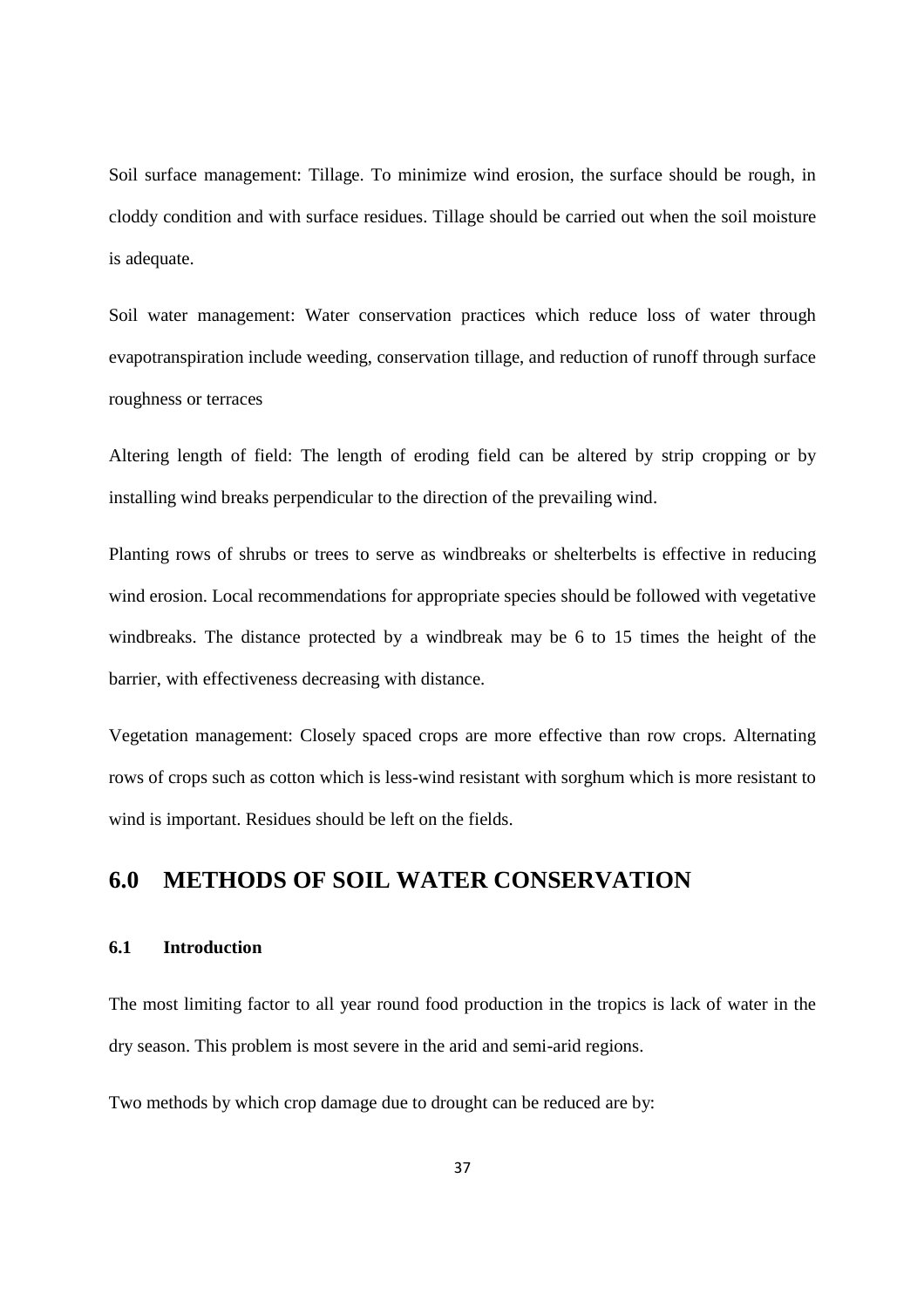- Conserving as much water in the soil as possible
- Irrigation

Conserving soil moisture during the dry season by the use of suitable agronomic practices is most appropriate since irrigation entails high financial investments: These agronomic practices are:

- Reducing evaporation from water surface
- Reducing seepage losses from reservoirs
- Reducing evaporation from soil surface
- Reducing deep percolation losses from crop land
- Utilizing stored water efficiently

#### **6.2 Reducing evaporation from water surface:**

Methods used to reduce evaporation losses from storage reservoir include:

- Covering the water surface with barriers that prevents vaporization using a cover or liquid chemicals such as aliphatic alcohols and wax.
- Blocks, rafts, beads that are capable of floating.
- Sand-and-rock-filled dams.

The main focus of evaporation prevention by any of these methods is reduction in the area where vaporization can occur. This is to prevent direct rays of sun from heating the water surface.

#### **Advantages:**

- i. Requires little construction
- ii. By reducing evaporation in water stored in earthen dams, high salt concentration which results from evaporation is reduced.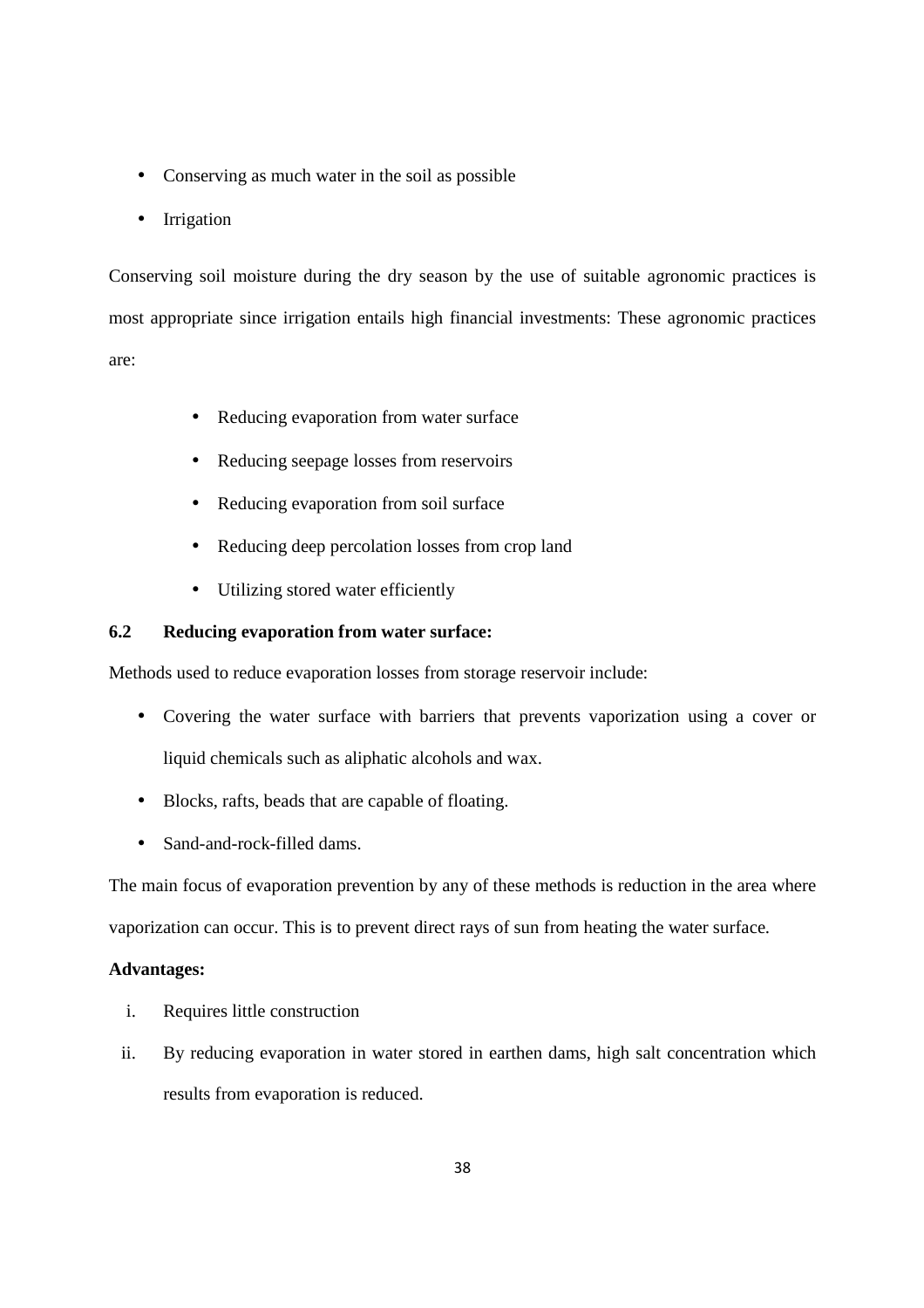iii. By cutting off light from the water surface by floating devices, the growth of algae and submerged aquatic weeds is reduced

#### **Limitations:**

- i. Such devices can only be used in small storage tanks and ponds.
- ii. Sand storage tanks are difficult to construct hence technology for building them has not been widely acceptable

#### **6.3 Reducing seepage losses from reservoirs:**

This can only be prevented or reduced by making the walls and conduits water tight or impermeable.

Some of the methods to designed to achieve this are:

- Compacting the soil
- Chemical treatment of the soil with some soil covers such as
	- **Butly rubber**
	- **Plastic sheet**
	- Asphalt reinforced with plastic or fiberglass or ferrocement
- Where seepage due to flocculated clays caused by calcium ions are problem like in arid region, treatment with sodium carbonate will help to deffloculate the clays.
- Reservoir that do not contain any rock and are not more than 300 cm deep can be made impervious by using cheap polyethylene or polypropylene films.

#### **Limitation:**

The greatest disadvantage to the use of these materials is cost.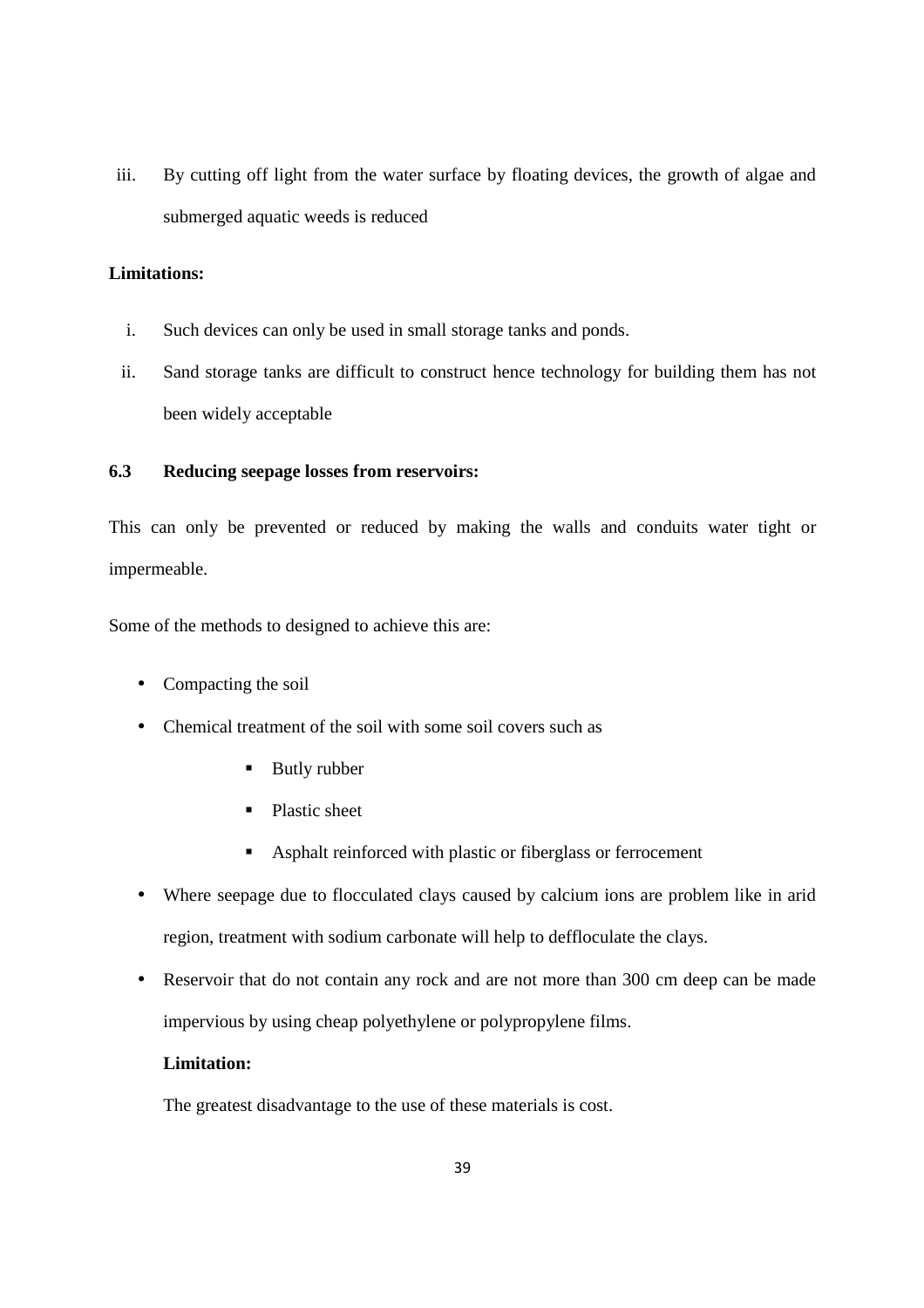#### **6.4 Reducing evaporation from soil surface:**

This is achieved by:

- Covering the soil surface with large amount of water-tight or water-retardant mulches
- Windbreaks with trees and fences to reduce wind velocity

Some of the materials used as mulches are:

- Paper asphalt, latex, oil plastic films and metal foils these are non-porous materials.
- Plant residues like sawdust, straw and wood bark

Conservation by plant residues is achieved most if there are standing residues covering at least 90% of the total area.

#### **Advantages:**

- i. Reduces erosion by water and wind
- ii. Increases soil temperature which beneficial to germination and early seedling growth.
- iii. Improves the quality of some fruits such as tomato, pepper by preventing contact with soil
- iv. Plastic and oil mulches can be used for water harvesting

#### **Limitation:**

The main limitation is the cost of mulching materials especially chemical and plastic mulches

#### **6.5 Reducing deep percolation losses from crop lands:**

Losses of water through percolation from croplands are problems in humid regions where irrigated agriculture is practiced. Such losses become a problem if the soils have low water holding capacity such as the coarse-textured soils of West Africa.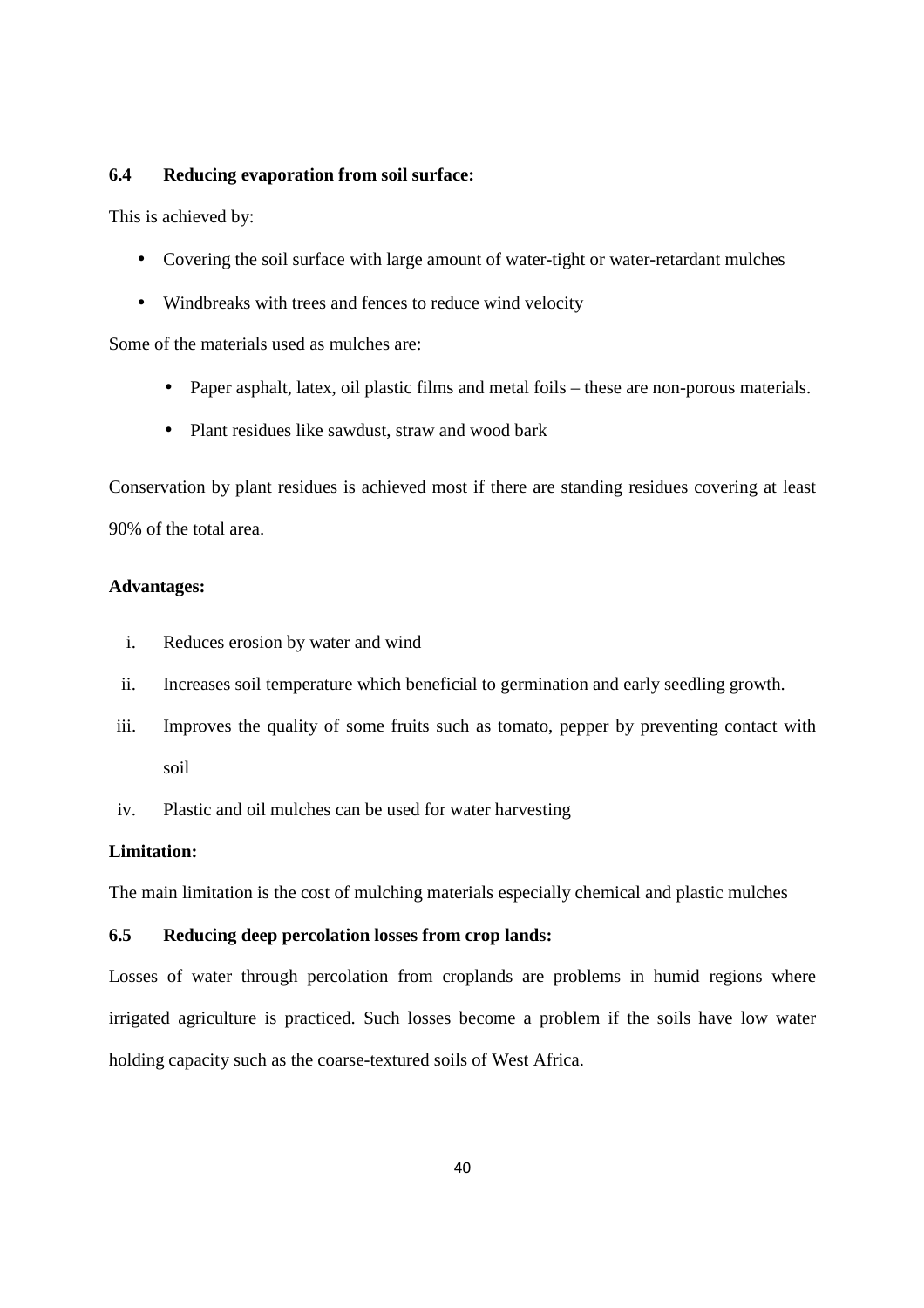The common way of reducing deep percolation losses is by placing moisture barriers horizontally about 60 cm below the soil surface. In addition, these barriers prevent nutrients from being lost through deep drainage. Some of these materials are:

- Plastic sheets
- Thick layers of compost manure
- Asphalt barriers
- Another approach, especially in sandy soils, is addition of materials that could absorb large amount of water. Typical example of these is copolymer of starch and acrylonite known commercially as "Super-slurper"

#### **Limitation:**

Cost

#### **6.6 Utilizing stored water efficiently:**

Losses of water in storage can also be reduced by:

- Reducing transpiration losses by use of windbreaks or anti-transipirants and control of weeds and unwanted crops.
- Planting at optimum seeding rates
- Growing crops that utilize moisture efficiently
- Growing crops when there is some chance that the water will carry the crops through the season.

#### **Limitations:**

The problems with the use of anti-transipirants are: